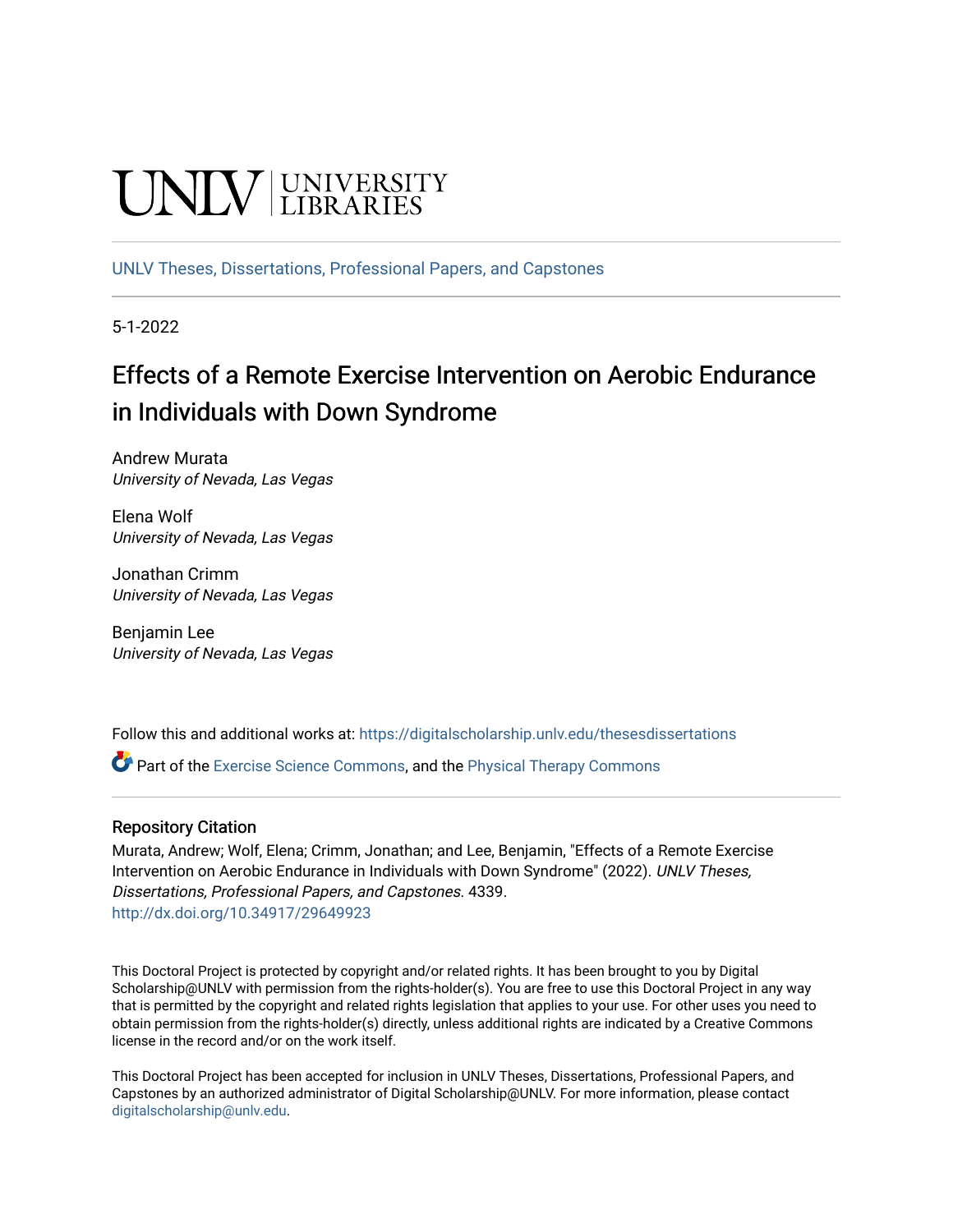# EFFECTS OF A REMOTE EXERCISE INTERVENTION ON AEROBIC ENDURANCE IN INDIVIDUALS WITH DOWN SYNDROME

By

Jonathan Crimm Benjamin Lee Andrew Murata Elena Wolf

# A doctoral project submitted in partial fulfillment of the requirements for the

Doctor of Physical Therapy

Department of Physical Therapy School of Allied Health Sciences The Graduate College

University of Nevada, Las Vegas May 2022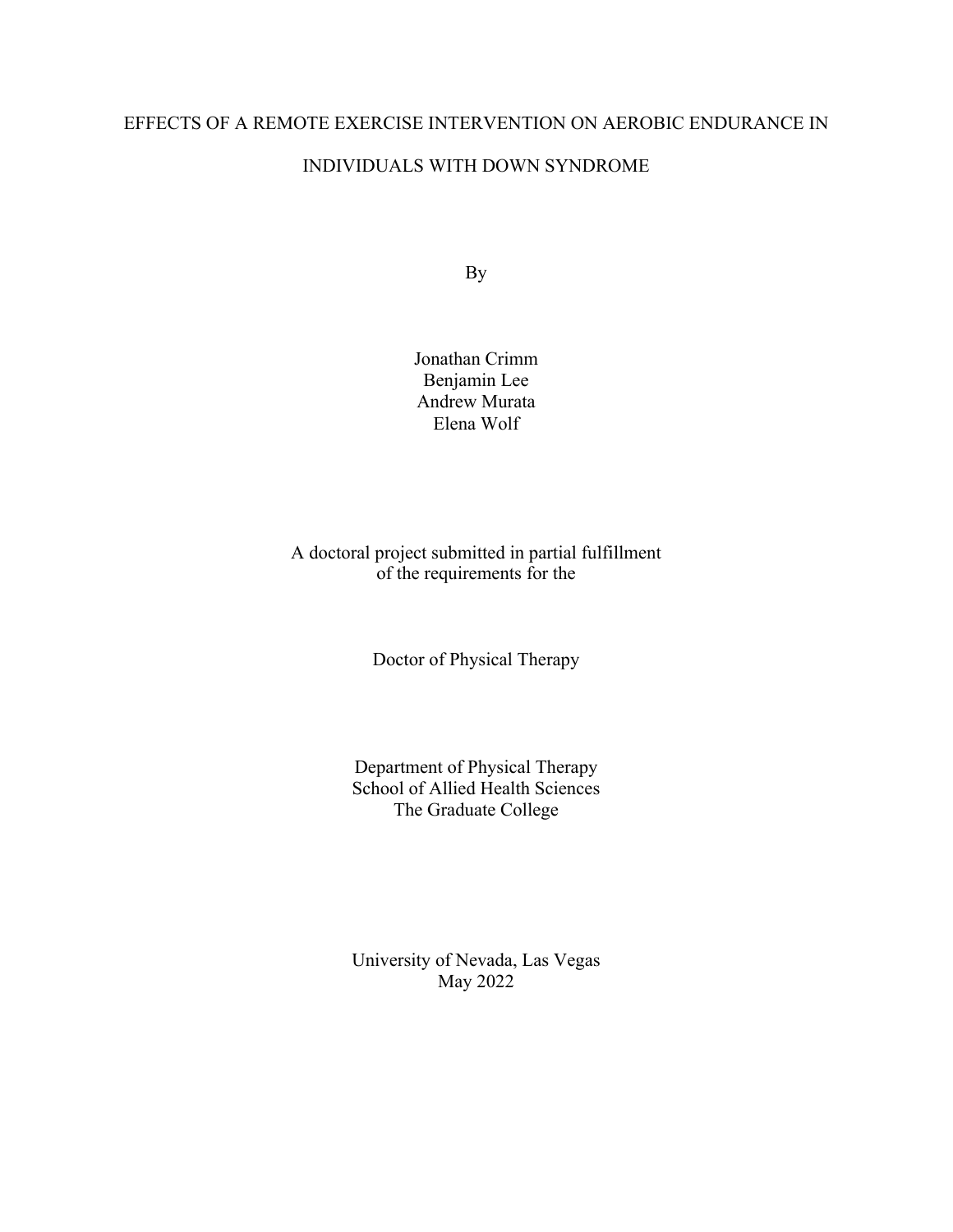

# **Doctoral Project Approval**

The Graduate College The University of Nevada, Las Vegas

May 13, 2022

This doctoral project prepared by

Andrew Murata

Elena Wolf

Jonathan Crimm

Benjamin Lee

entitled

Effects of a Remote Exercise Intervention on Aerobic Endurance in Individuals with Down Syndrome

is approved in partial fulfillment of the requirements for the degree of

Doctor of Physical Therapy Department of Physical Therapy

Jenny Kent, Ph.D.

Daniel Young, Ph.D. *Research Project Advisor*

Merrill Landers, Ph.D. *Chair, Department of Physical Therapy*

Jenny Kent, Ph.D.<br>*Examination Committee Chair by a commit commit committee Chair by a commit committee Chair by a committee Chair by a committee Chair by a committee Chair by a committee Chair by a committee Examination Committee Chair Vice Provost for Graduate Education & Dean of the Graduate College*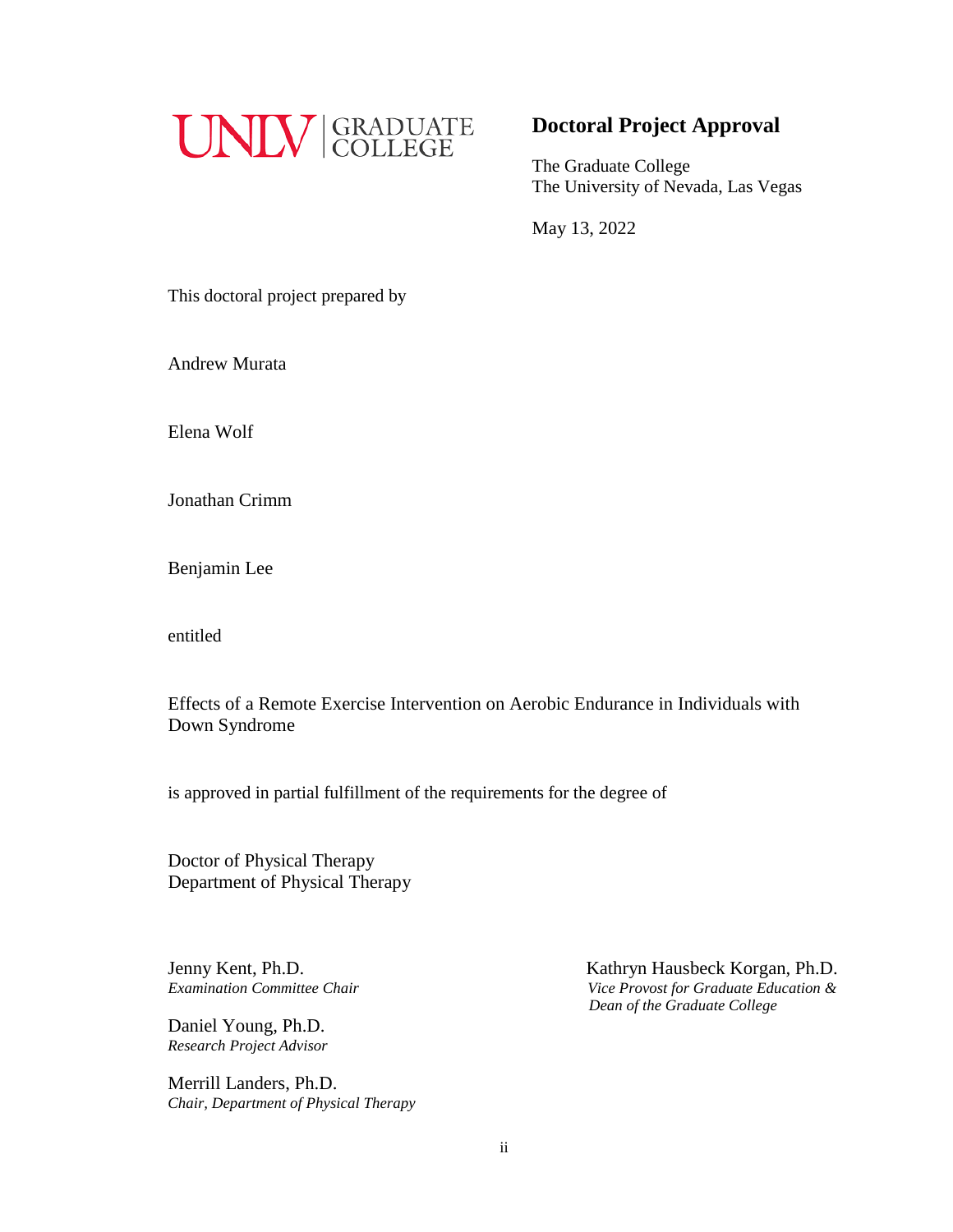#### **Abstract**

**Purpose:** Down syndrome (Ds) or Trisomy 21 is a common genetic birth condition, and those with Ds typically display decreased cardiorespiratory fitness compared to those without Ds, potentially leading to an increased risk for cardiovascular conditions and mortality. Low cardiorespiratory fitness is partially caused by low physical activity levels in this population. The COVID-19 pandemic caused community-based activity programs to shut down, as individuals with Ds are at increased risk for COVID-19 hospitalization and death. Thus, it was vital to explore alternatives of in-person exercise during the pandemic. The purpose of this study was to investigate the effects of a remote 12-week exercise intervention on aerobic endurance in individuals with Ds.

**Subjects:** Twenty individuals with a medical diagnosis of Down syndrome were recruited and consented to participate. One participant dropped out for reasons unrelated to this study. Data were collected on 19 participants (5 females, 14 males; age: 25.4±4.8 years; height: 156.9±10.5 cm; weight:  $72.5\pm14.6$  kg). The participants needed to be generally healthy and sedentary to be included in this study.

**Materials/Methods:** Nineteen individuals with Ds completed a structured physical therapist-led 12-week exercise intervention via remote video platform, which consisted of cardiovascular activity, foundational strength exercises targeting core/postural activation and endurance, hip strengthening exercises, and visual-vestibular coordination activities. Using the same platform, aerobic endurance was assessed using the 2 Minute Step Test (2MST). To investigate learning effects of the 2MST, it was performed twice in both the pre- and post-intervention testing sessions. Bland-Altman plots were used to assess learning effects and a paired sample t-test was used to assess the effect of the intervention on cardiorespiratory fitness.

iii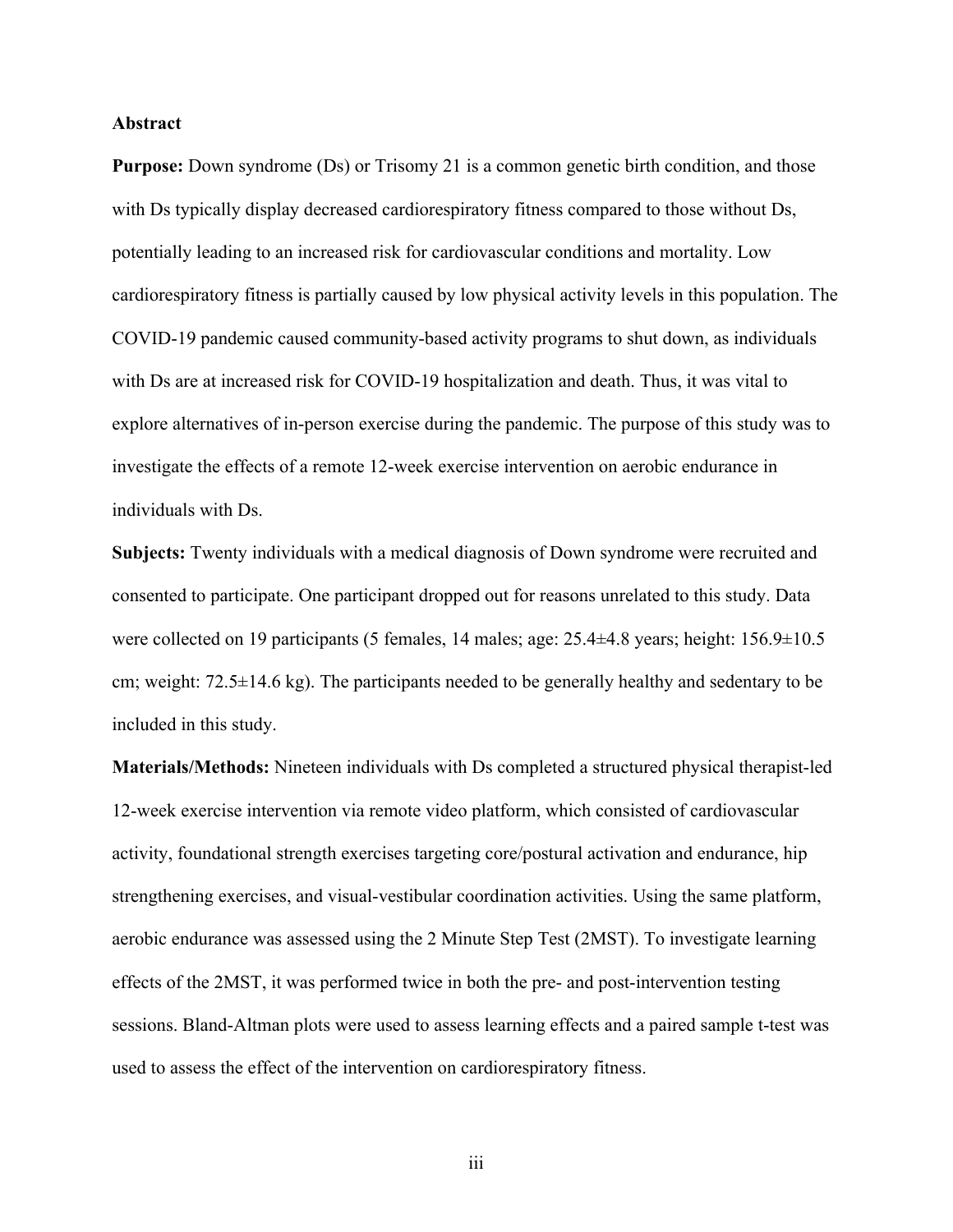**Results:** The Bland-Altman plots showed an increase in the number of steps between first and second execution of 2MST in both pre-intervention (mean difference:  $-8.9\pm3.9 = 95\%$  CI [ $-12.8$ , -5.04]) and post-intervention testing (mean difference:  $-5.7\pm4.5 = 95\%$  CI [ $-10.2, -1.2$ ]) which suggests a learning effect. Therefore, the second execution of the 2MST was used for pre-post intervention comparisons. A paired sample t-test showed a statistically significant improvement of the 2MST between the pre-intervention (67.6±23.6 steps) and post-intervention (79.4±21.8 steps) measurements  $(p<0.01)$ .

**Conclusions:** There was a statistically significant increase in the number of steps performed during the 2MST between the pre- and post-intervention, with similar peak heart rates, suggesting that there was an improvement in aerobic endurance in this group of individuals with Ds. There was also an observed learning effect between the first and second 2MST executions. **Clinical Relevance:** This study shows virtual platforms are an effective mode to deliver an exercise intervention to increase aerobic endurance in those with Ds. The results also support the 2MST as a useful tool to assess aerobic endurance in this population via a virtual platform. It is important to have the participant perform at least 2 trials to account for the learning effect with this test.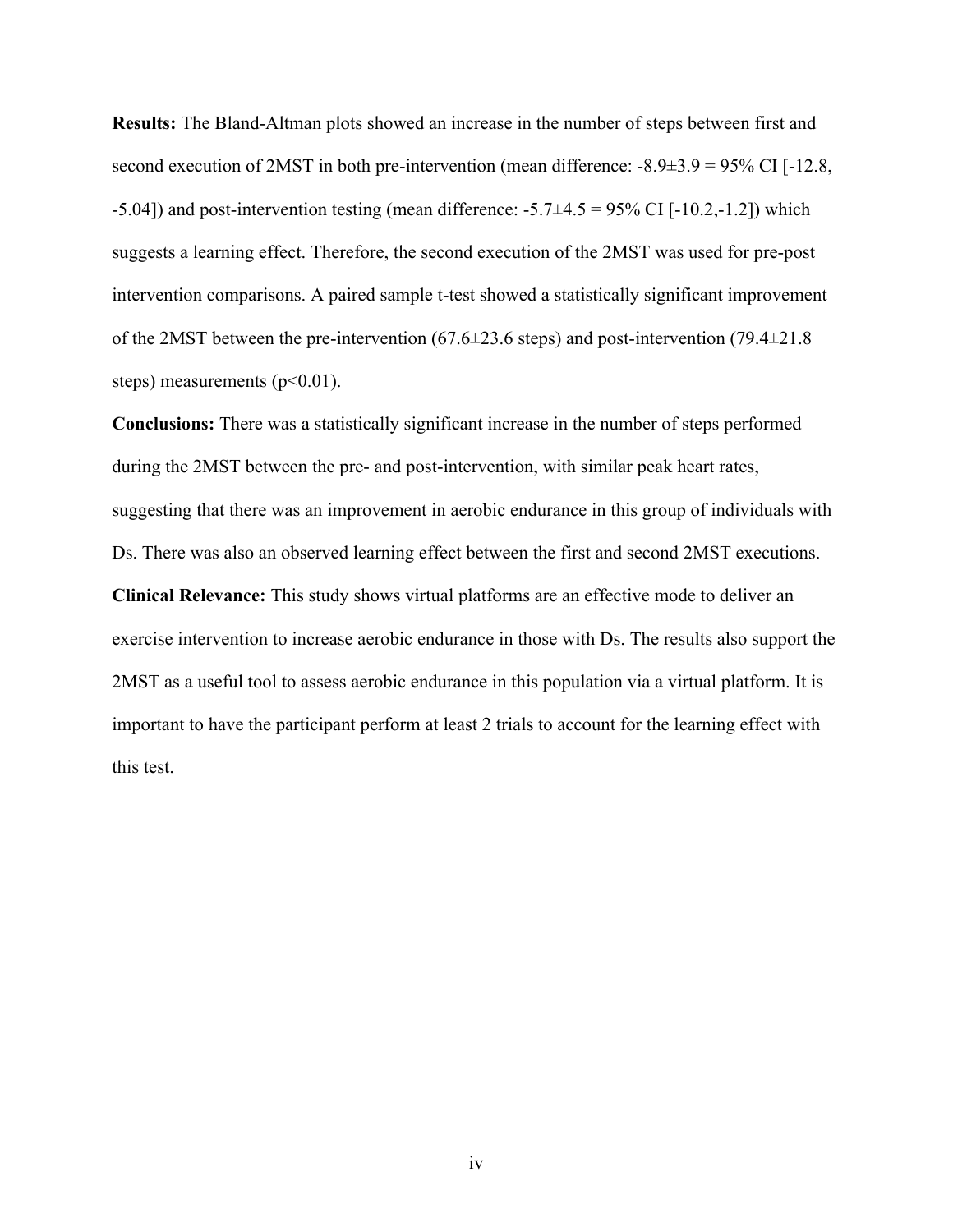# **Acknowledgments**

We would like to acknowledge the work of Dr. Sarah Mann, PT, DPT, MBA who was vital to the development and implementation of the 12-week remote exercise intervention. Her vast experience working with individuals with Ds, her wealth of knowledge, and incredible passion for this population was paramount to the success of this research. We would also like to thank Dr. Thessa Hilgenkamp, PhD and Victor Beck for their support and guidance throughout the completion of this project.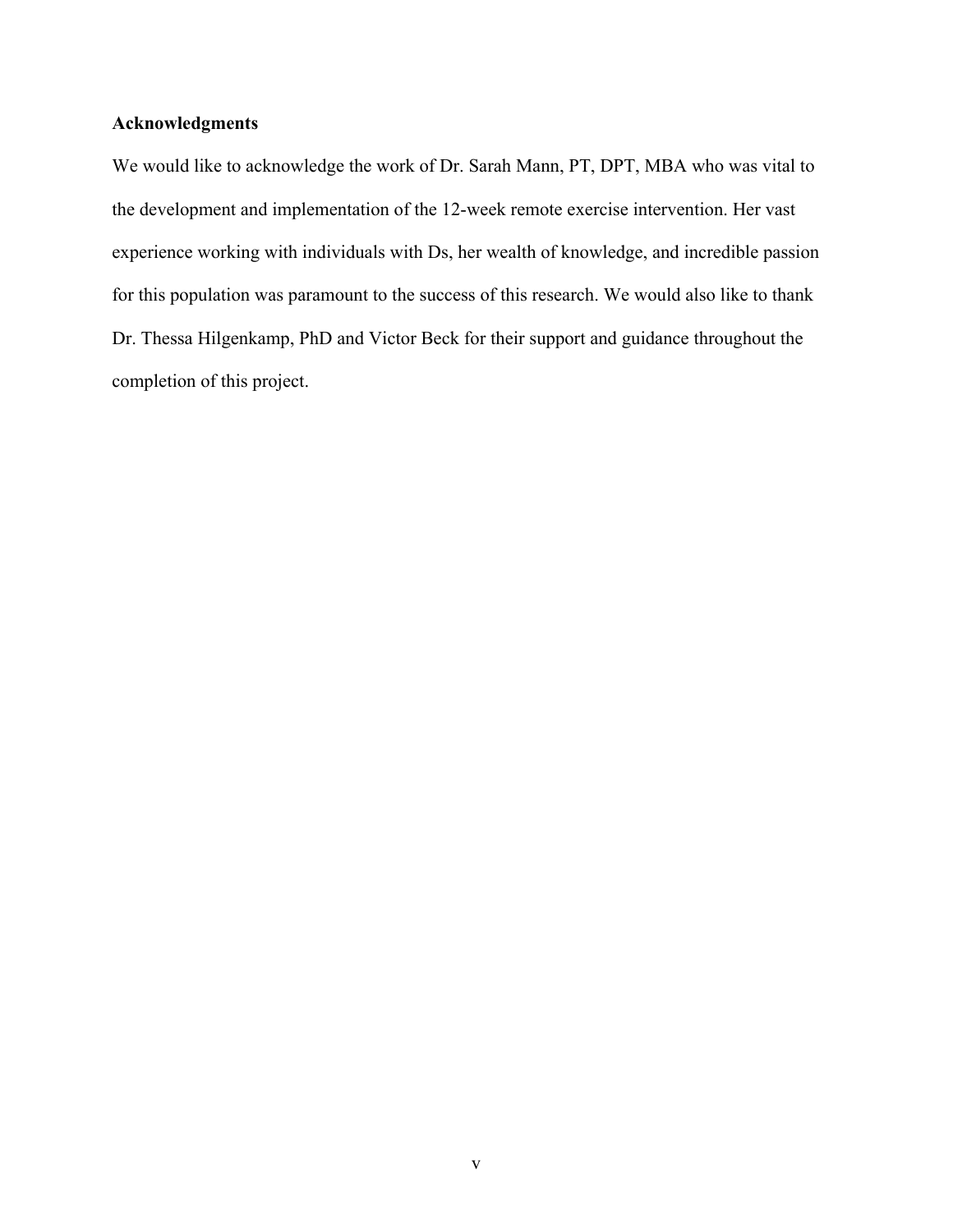# **Table of Contents**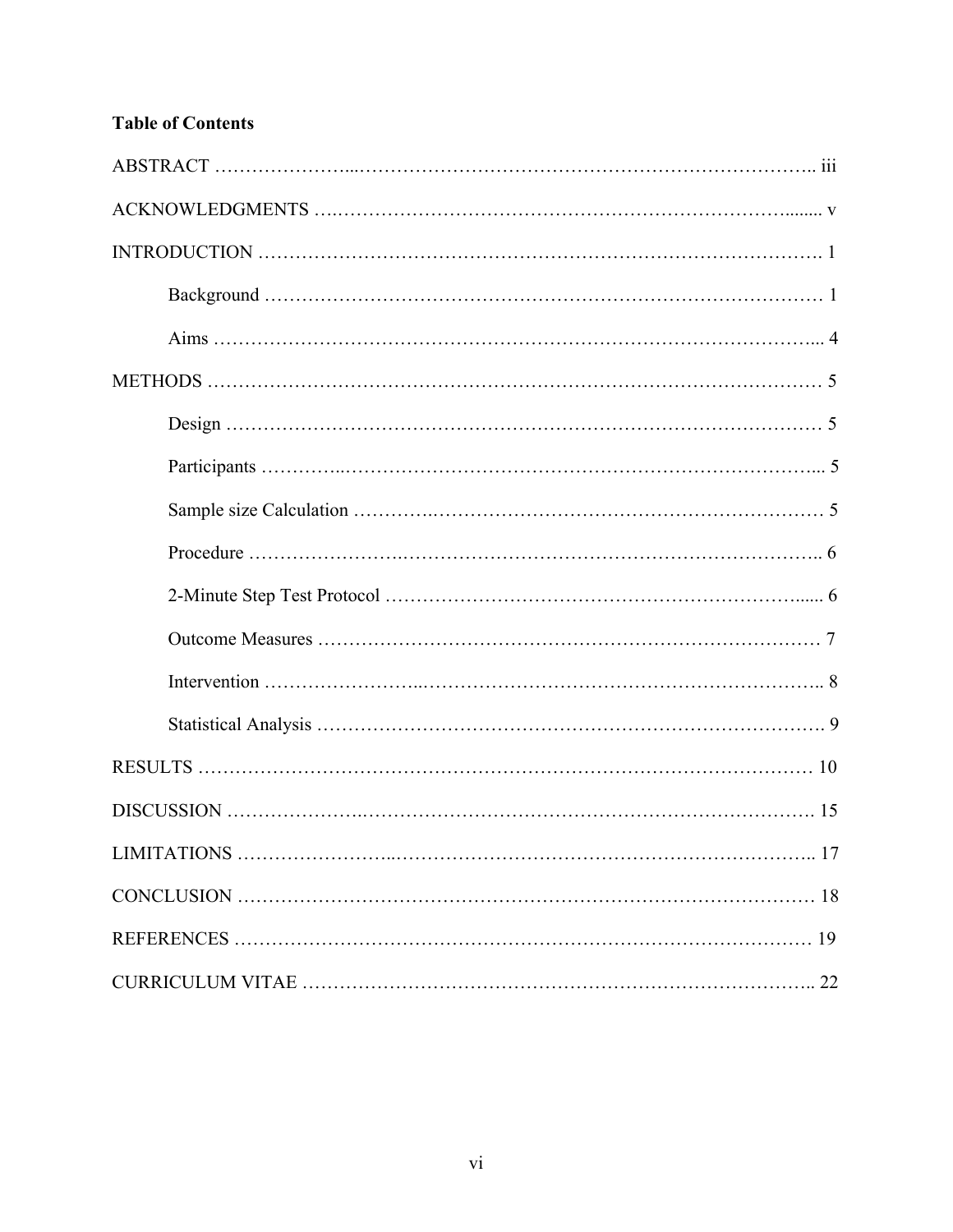#### **Introduction**

#### *Background*

There are approximately 200,000 people with Down syndrome (Ds) in the United States as of 2010, with a prevalence of 1 in 1,328 people nationwide (de Graaf et al., 2017). Ds is a congenital birth condition in which there is a third copy of the 21st chromosome (Howells, 1989). Ds is commonly accompanied by various comorbidities such as hypothyroidism, diabetes mellitus, ligamentous laxity, congenital heart defects, intellectual disabilities, hypotonicity, various hematologic pathologies, and several dermatologic pathologies (Hickey et al., 2012).

Those with Ds (both youth and adults) typically display decreased cardiovascular fitness compared to those without Ds (Fernhall et al., 1996; Guerra et al., 2003), as demonstrated by lower than expected  $VO<sub>2peak</sub>$  levels during exercise testing when compared to those without Ds (Baynard et al., 2008). Low cardiorespiratory fitness is a predictor for cardiovascular risk and mortality in the general population (Ross et al., 2016). Hospitalized individuals with Ds, specifically those under the age of 50, experience a significantly higher prevalence of diabetes, hypotension, pulmonary hypertension, and sleep apnea in addition to an increased risk of a cerebrovascular event (Sobey et al., 2015). Although those seeking hospital care may not represent the Ds population as a whole, this comparison is worth noting because of the increased risk of comorbidities associated with low cardiovascular fitness.

These detrimental effects can possibly be further compounded in the Ds population during the COVID-19 pandemic. Early research indicated that individuals with Ds were at an estimated 4-fold increased risk for COVID-19-related hospitalization and a 10-fold increased risk for COVID-19-related death when compared to individuals without Ds (Clift et al. 2020). Other studies have supported this finding of increased mortality in individuals with Ds who have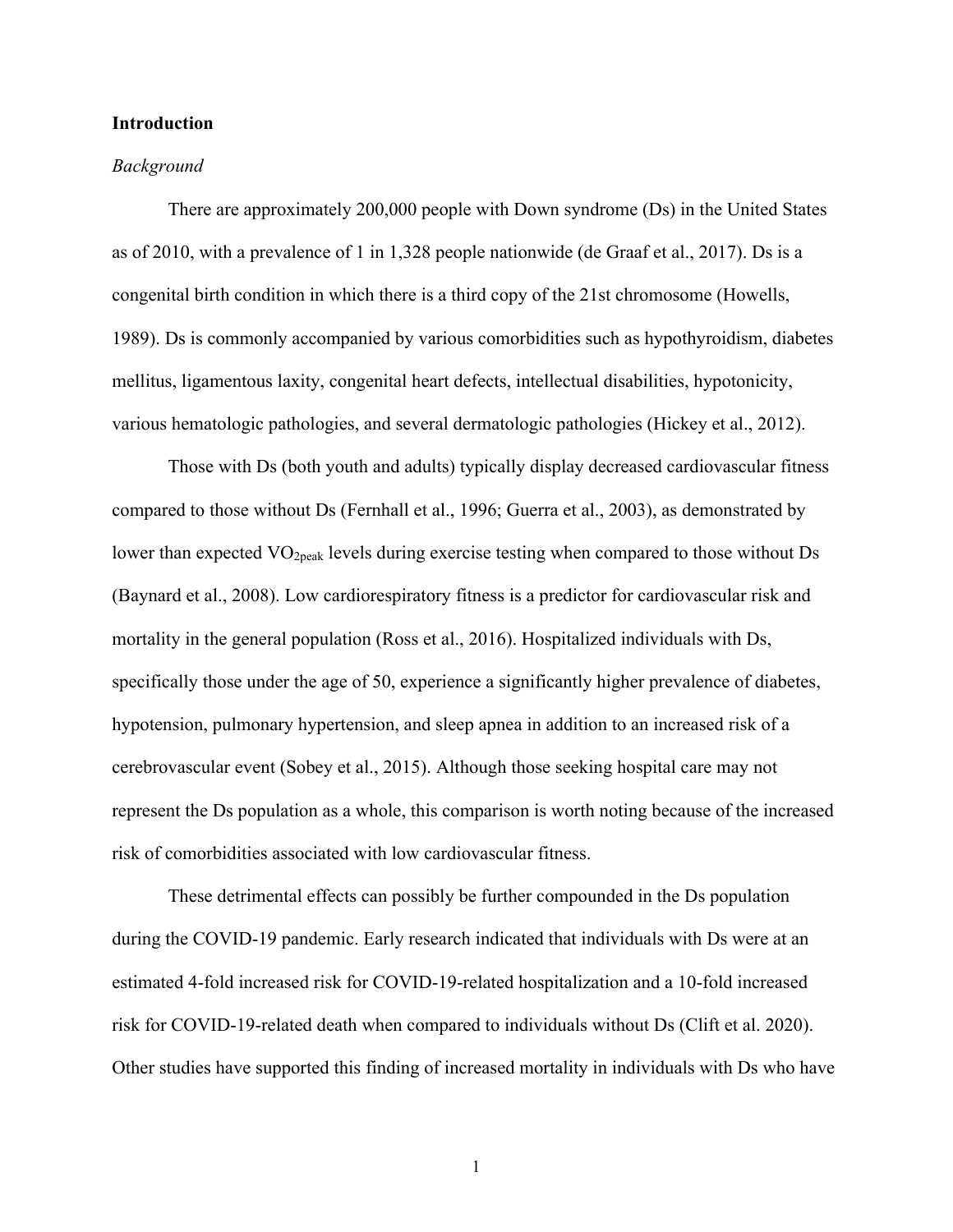contracted COVID-19 in addition to an increased risk of intubation when compared to those without Ds (Hüls et al. 2020; Emami et al. 2021). The increased risks paired with many countries going on lockdown led to severe challenges for individuals with Ds to maintain physical activity. A study that examined physical activity levels of adults with chronic conditions during the COVID-19 quarantine found statistically significant decreases in both moderate and vigorous intensity physical activity when compared to their level of activity before. (López-Sánchez et al., 2020). During a time when services were very limited and a time when it was unsafe for this population to be in public spaces, alternative forms of physical activity needed to be explored to maintain the health of individuals with Ds. Additionally, a recent study found that social isolation measures, such as the widespread lockdown periods, led to significant increases in social withdrawal and depressive symptoms in individuals with Ds when compared to prelockdown evaluations (Villani et al. 2020). Using remote exercise interventions may allow participants of these sessions to connect with their peers and develop support networks during this physically and mentally isolating time.

Popular news outlets reported that home-based exercise platforms, such as Peloton, saw significant increases in subscriptions and revenue since the pandemic, with subscriptions increasing 210% and fourth quarter sales increasing 172% (Subscription Insider, 2020; CNBC, 2020). Telehealth has become an emerging alternative to in-person activity, and it has extended into an effective mode of delivering guided exercise into individuals' homes. From May 2019 to May 2020, Google search terms like "high intensity interval training" and "home-based exercise" rose substantially immediately following the respective mandated lockdown and remained higher than levels before (Ding et al., 2020). This further supports the notion that digital mediums have been vital in delivering exercise during the COVID-19 pandemic.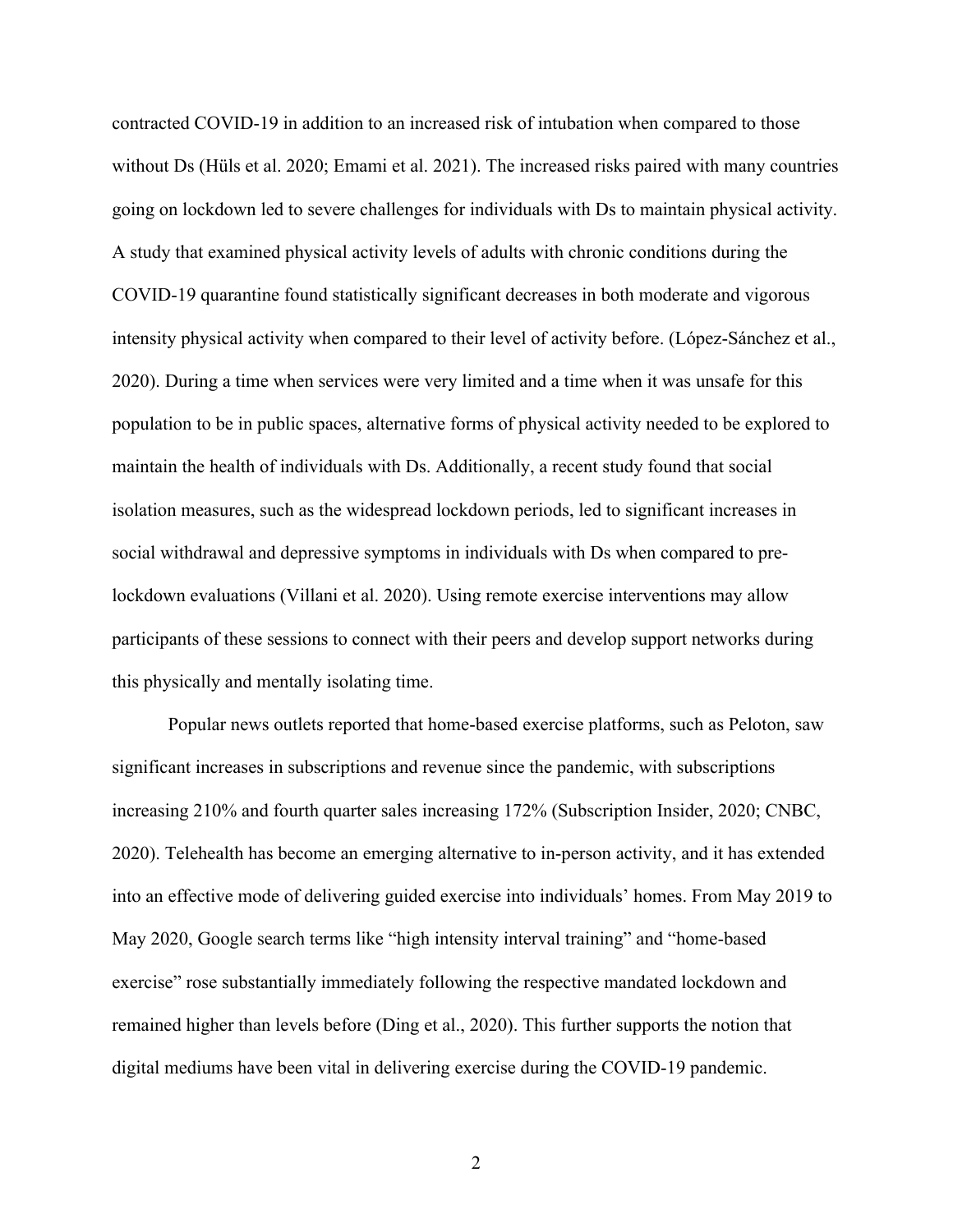Although the evidence is still scarce, a remote exercise intervention, applied through video conferencing applications, was found to be an effective mode of exercise interventions in the Ds population (Ptomey et al., 2018). Furthermore, attending multiple instructor-led sessions per week was feasible for this population to reach increased levels of physical activity (Ptomey et al., 2018).

With remote exercise interventions, evaluation of aerobic endurance is limited by available equipment and space, making standardized tests with treadmill or track requirements unfeasible. The 2-minute step test (2MST) is a more feasible option because it only requires measuring tape, a stopwatch, and tape. With the added difficulties of COVID-19 restrictions, the 2MST allows for a participant to be tested remotely via telehealth communication methods (Bohannon et al., 2019). The 2MST has been shown to be a reliable aerobic endurance test for older adults (Rikli and Jones, 1999) and although previous studies have utilized the 2MST in both healthy and pathologic populations, there has not been, to our knowledge, any subsequent research on the reliability of the 2MST involving individuals with Ds. Furthermore, improvement in the 2MST performance, as evidenced by an increase in the number of steps performed, has also not been assessed in the Ds population. Additionally, progress may be observed in both step quantity and quality. As the quantity of the steps may be influenced by both aerobic endurance and limitations in movement patterns, it is important to evaluate the quality of the movement patterns as part of the performance. Individuals with Ds generally exhibit increased joint laxity and/or decreased coordination of the pelvis and head, arms, and trunk (Kubo et al., 2006). These impairments may manifest during the 2MST with common compensation patterns such as increased postural sway or excessive hip external rotation.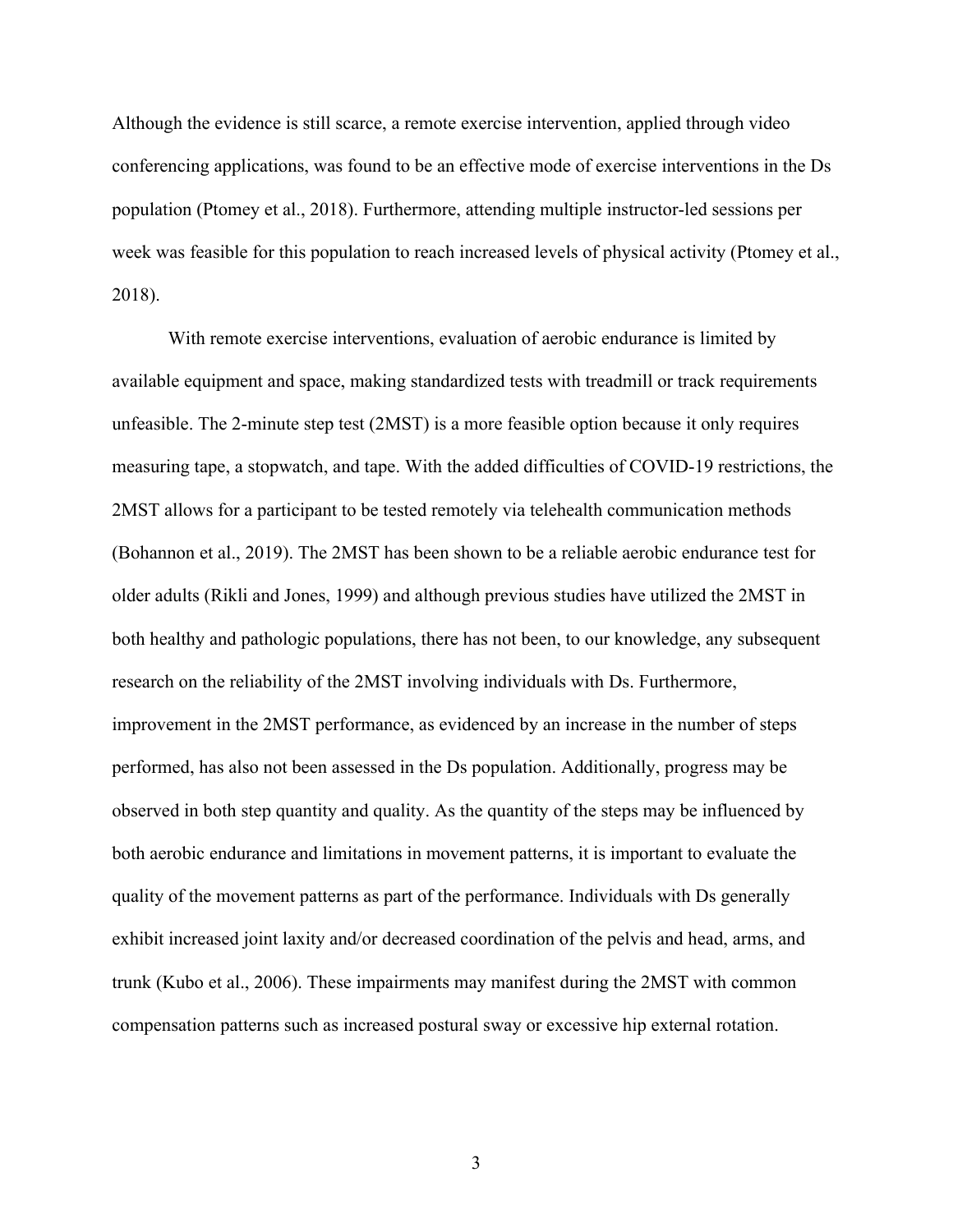Improved quality may be demonstrated by a decrease in frequency of compensatory patterns. Both an increase in step quality and quantity may be indicative of increased aerobic endurance. *Aims*

The primary aim of this study was to investigate the effects of a 12-week remote exercise intervention on aerobic endurance using the 2MST in individuals with Ds. We hypothesized that participants would demonstrate improved performance (both in quality and quantity) on the 2MST, indicating an improvement in aerobic endurance after the 12-week intervention. The secondary aim of this study was to investigate potential learning effects by administering the 2MST two times in both pre- and post-intervention sessions. We hypothesized that a learning effect would be observed between both 2MST administrations in each session.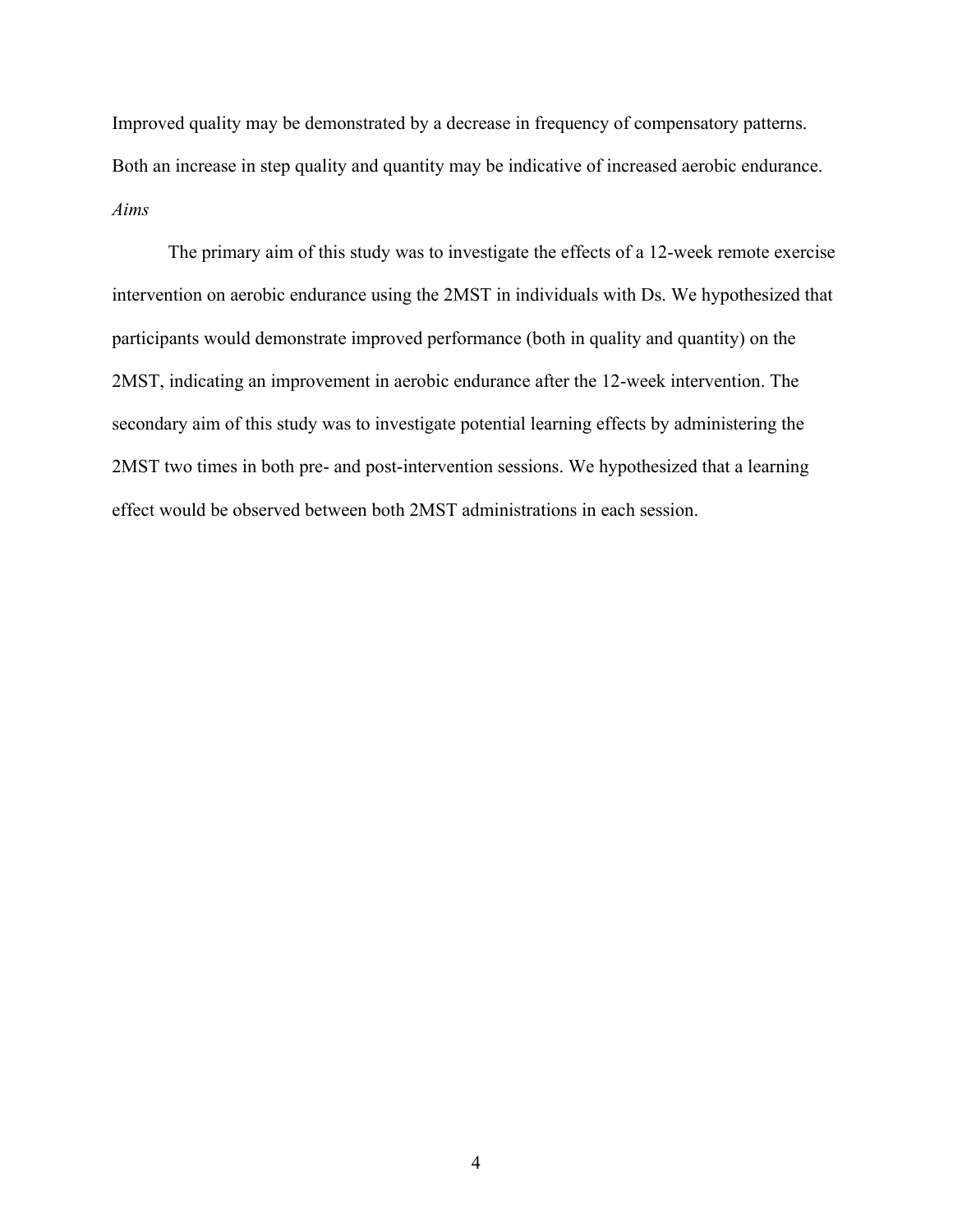#### **Methods**

#### *Design*

A repeated-measures intervention study was used via a virtual platform comparing aerobic endurance in individuals with Ds using the 2MST pre- and post-12-week exercise intervention.

#### *Participants*

Participants included individuals with Ds who were generally healthy, sedentary (defined as less than 30 minutes of moderate/severe exercise per day), and between the ages of 18-35 years old. Participants needed to have a medical diagnosis of trisomy 21 and normal thyroid function for at least 6 months. Individuals were excluded if they had any of the following: unresolved congenital heart disease; atherosclerotic or other vascular disease; asthma or other pulmonary disease; hypertension; blood pressure below 90/60 mmHg; history of presyncope or syncope; diabetes (use of glucose lowering medication); severe obesity (defined as BMI >40); medications affecting heart rate, blood pressure or arterial function; anti-inflammatory medication including NSAIDS; or were currently smoking.

#### *Sample size calculation*

Based on differences in  $VO<sub>2</sub>peak$  for individuals with Ds pre- and post-exercise intervention in the paper of Rimmer et al 2004, the effect size was 0.71. Using a power of 0.8, alpha level set at 0.05, and assumed correlation between pre and post of at least r=0.70, the required sample size to detect a difference in a repeated design is 18 (G\*Power software). To account for 10% dropout, 20 participants were included.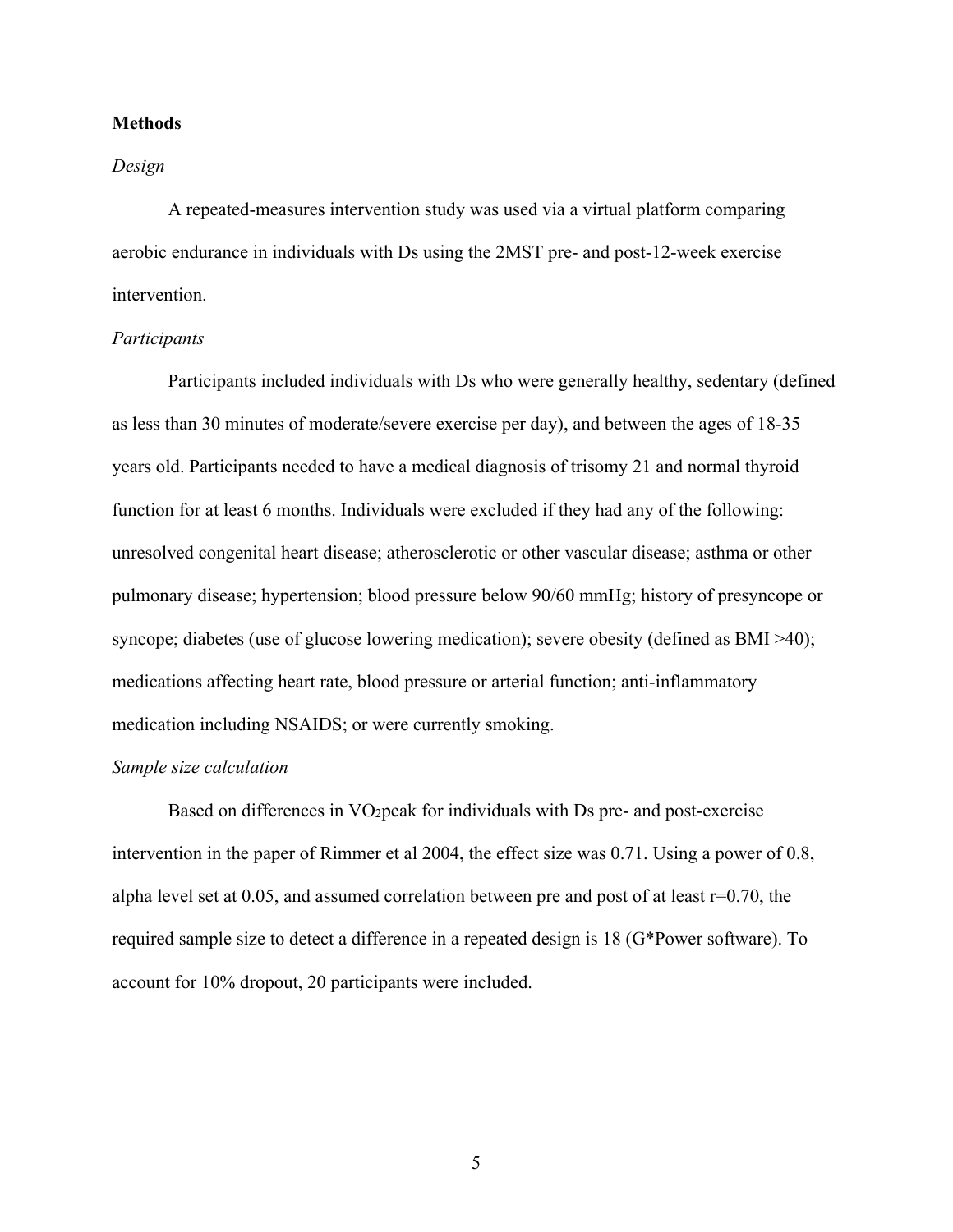#### *Procedure*

The 2MST was performed as part of a more extensive testing session including other fitness field tests and two questionnaires on physical activity and attitudes towards exercise. Participants were sent recorded instructional videos detailing the 2MST and appropriate environment and technology set-up to ensure efficient use of time during the measurement sessions. A separate virtual session was conducted to help familiarize the participant and their family members with the materials, setting up the heart rate monitor, and finding a location with sufficient space and lighting in their home. During the pre-intervention and post-intervention measurement session, participants were required to be assisted by a parent/caregiver to ensure the safety of the participant and to assist with the execution of the test. Three test administrators were trained in the specific 2MST protocol and followed a strict order of administration. Participants were paired with the same tester for the pre- and post-intervention assessment. The 2MST protocol was completed twice in each session to determine if there was a learning effect, once at the beginning and again at the end of the testing session to limit the effects of fatigue from test 1 to test 2, while other fitness measurements were collected in between (not involving cardiovascular endurance).

#### *2-Minute Step Test Protocol*

Participants were asked to wear a Polar OH1 heart rate monitor that was paired to their phone via Bluetooth and recorded through the Polar Beat application downloaded from the Google Play Store or Apple Store. An assistant (parent or caregiver) was required to be present to ensure safety of the participant throughout testing, as well as assist with proper set-up of each test. Testers provided instruction over Zoom video conferencing (Zoom Video Communications Inc., 2016) to the assistant and participant. The tester instructed the assistant to measure the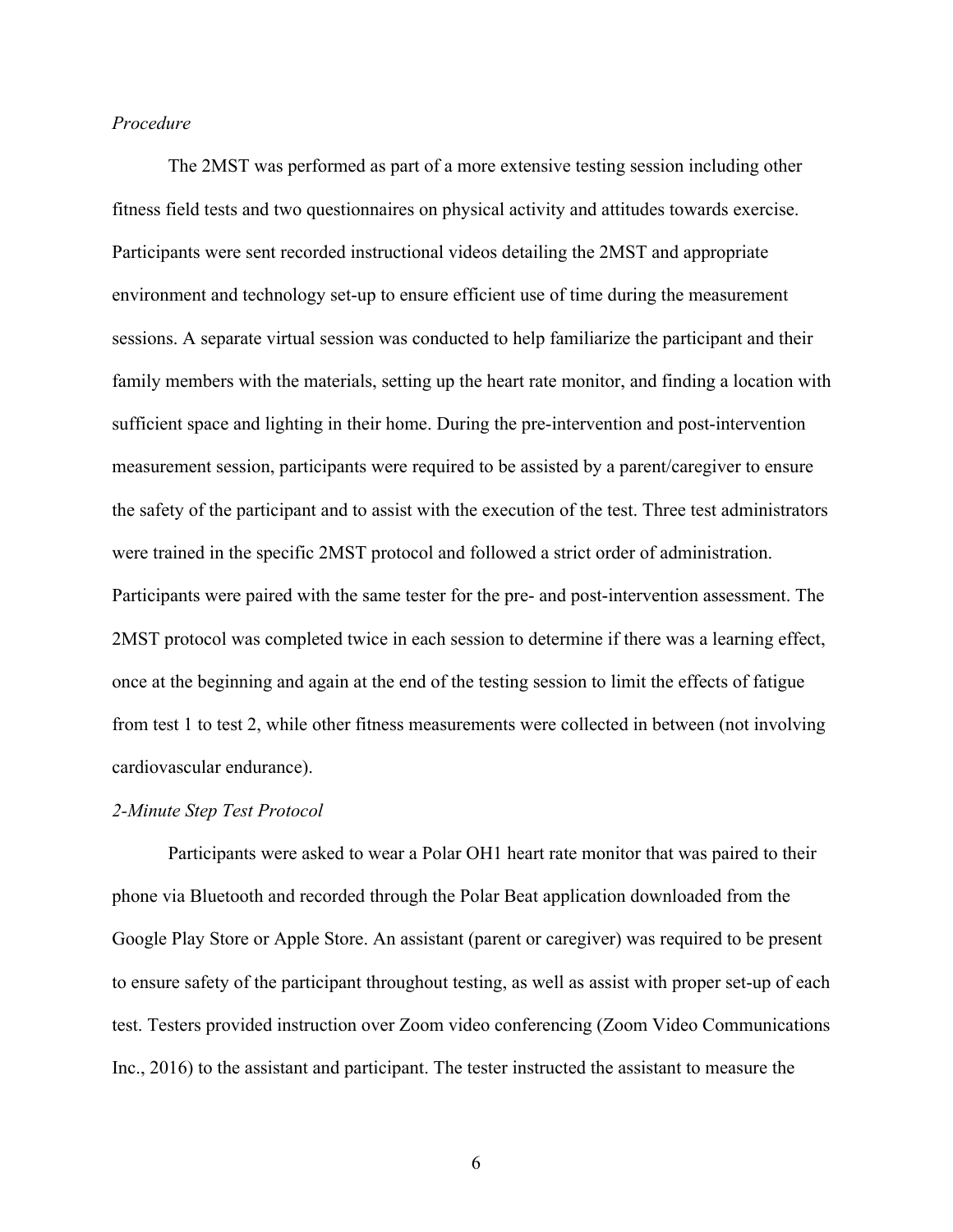distance from the top of the waist at the iliac crest to the superior border of the patella on the right lower extremity and place a piece of blue masking tape on the individual at the halfway point (i.e., measurement = 50cm, tape placed at 25cm). The participant was then instructed to stand with the right lateral aspect of the thigh next to the wall. The assistant was instructed to place a long piece of tape (3-4ft in length) horizontally at the same height on the wall as the tape on the participant's right lower extremity. The assistant was instructed to grab a 6" sensory ball that would be held at the level of the tape on the wall to provide an external visual cue for the participant. The tester then instructed the participant to march in place and touch the ball with their knees as many times as they could in 2 minutes.

Another researcher was on the video call to record the number of repetitions that the right knee elevated above the tape line on the wall. Repetitions were not counted if the right knee failed to rise above the line. If the participant's right knee began to fall beneath the height of the tape for multiple repetitions, the tester encouraged the participant to march higher or keep their knees up. The tester encouraged the participant throughout the test to help maintain motivation and to obtain the maximum performance. The participant was allowed to take standing rest breaks, but the test was terminated (i.e., marked the end of the test with number of steps at that point used as the maximum number of repetitions for the 2MST) if the participant required a seated rest break.

#### *Outcome measures*

The quantitative outcome measures were the number of steps completed during the 2MST and the maximal heart rate achieved with the Polar OH1 heart rate monitor. For the qualitative performance of the 2MST, recorded videos of the test were blinded with regards to pre-test and post-test information and were then evaluated for impairments in movement patterns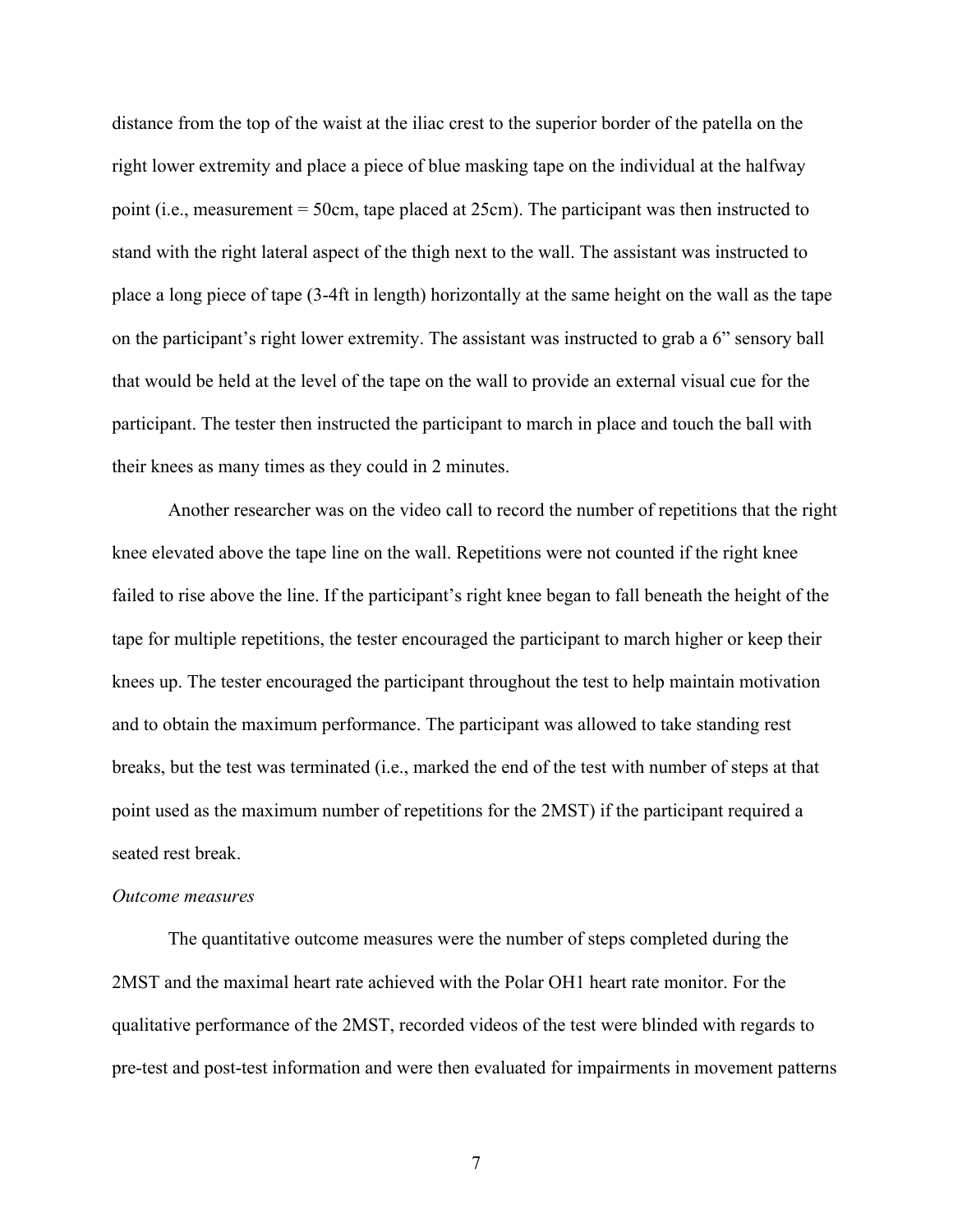by two trained observers (different from the test instructor). The following movement impairments were included in the observation protocol: isolated hip flexion strength, forward trunk flexion rather than pure hip flexion, excessive postural sway, loss of balance, decreased accuracy of knee to target, excessive hip external rotation, and widening of base of support. Compensation patterns were only observed from the sagittal plane as this was how the test was administered during the testing sessions. Following unblinding of the recorded videos, the total number of compensatory patterns were compared between the pre- and post-intervention testing sessions to assess for overall improvements of movement quality.

#### *Intervention*

Over a period of 12 weeks, participants received 60-minute exercise sessions with an experienced doctor of physical therapy—who has over a decade of experience working with individuals with Ds—over Zoom video conferencing (Zoom Video Communications Inc., 2016) three times per week (Mon, Wed, Sat). Exercise sessions consisted of cardiovascular activity for 20 minutes, foundational strengthening for 15 minutes, hip strengthening activities for 10 minutes, balance activities for 10 minutes, and a 5-minute cool-down. The targeted intensity for the cardiovascular activity was moderate intensity, defined as at least 65% of predicted maximal heart rate, using the specific prediction equation for individuals with Down syndrome by Fernhall et al. (Predicted  $HR_{max} = 179 - (0.56 \text{ age})$ ) (Fernhall et al., 2001). After the 12-week intervention, participants then repeated the testing protocols to obtain post-intervention measurements of the 2MST. Adherence to the intervention was evaluated with participant attendance rates. Fidelity of the planned intervention was evaluated using participants' heart rate measurements of the exercise sessions (Polar OH1 heart rate monitor).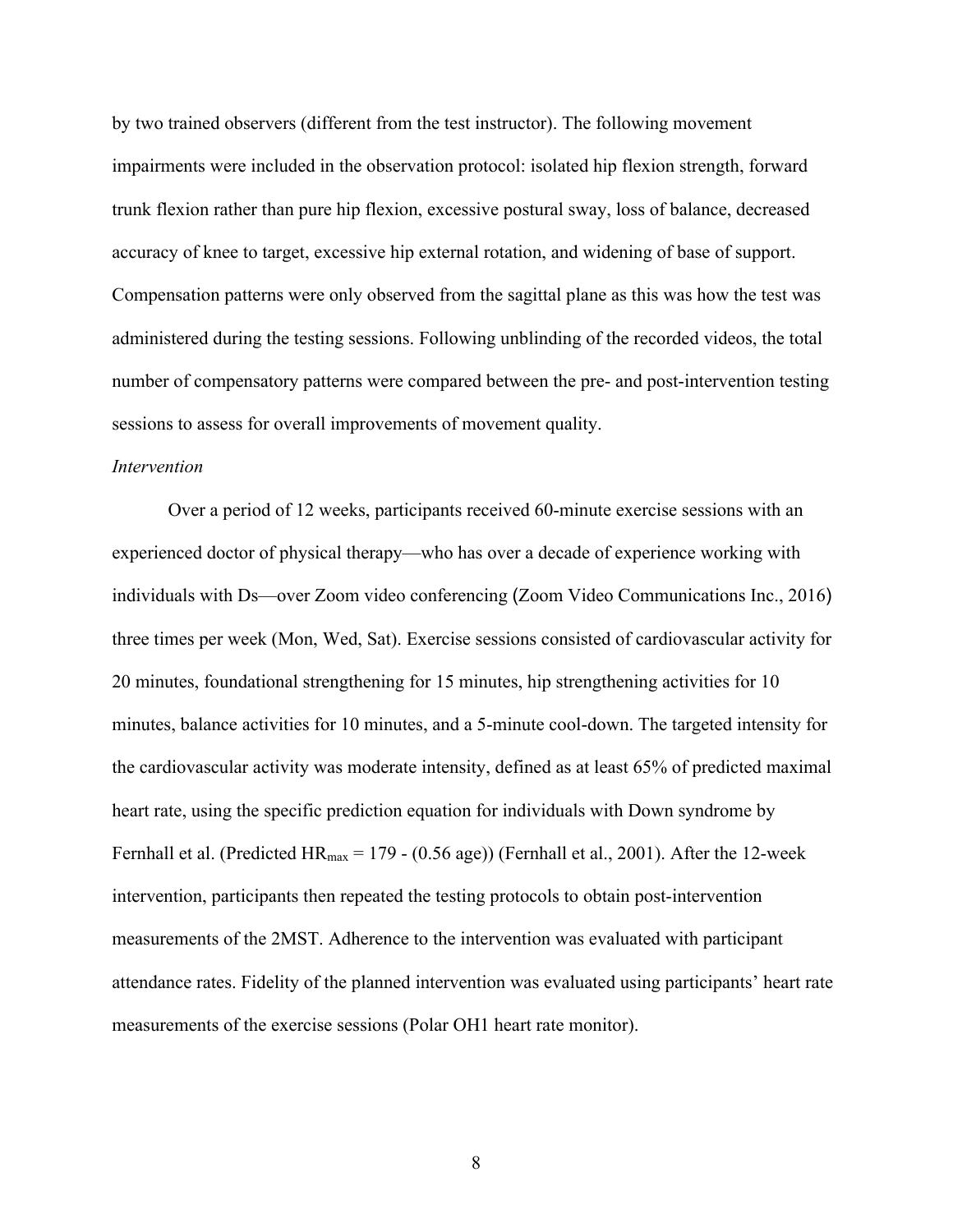#### *Statistical Analysis*

Group characteristics, adherence and fidelity to the intervention were reported with descriptive characteristics. Bland-Altman plots were used to investigate the learning effect between the first and second administration of the 2MST during each of the testing sessions. Based on the results, data was used from either the first or second administration of the 2MST for both the pre- and post-intervention sessions for following analyses. A paired sample t-test was used to assess if the difference in the number of steps taken and a Wilcoxon signed-rank test was used to assess the total number of compensation patterns recorded between pre-intervention and post-intervention were statistically significant.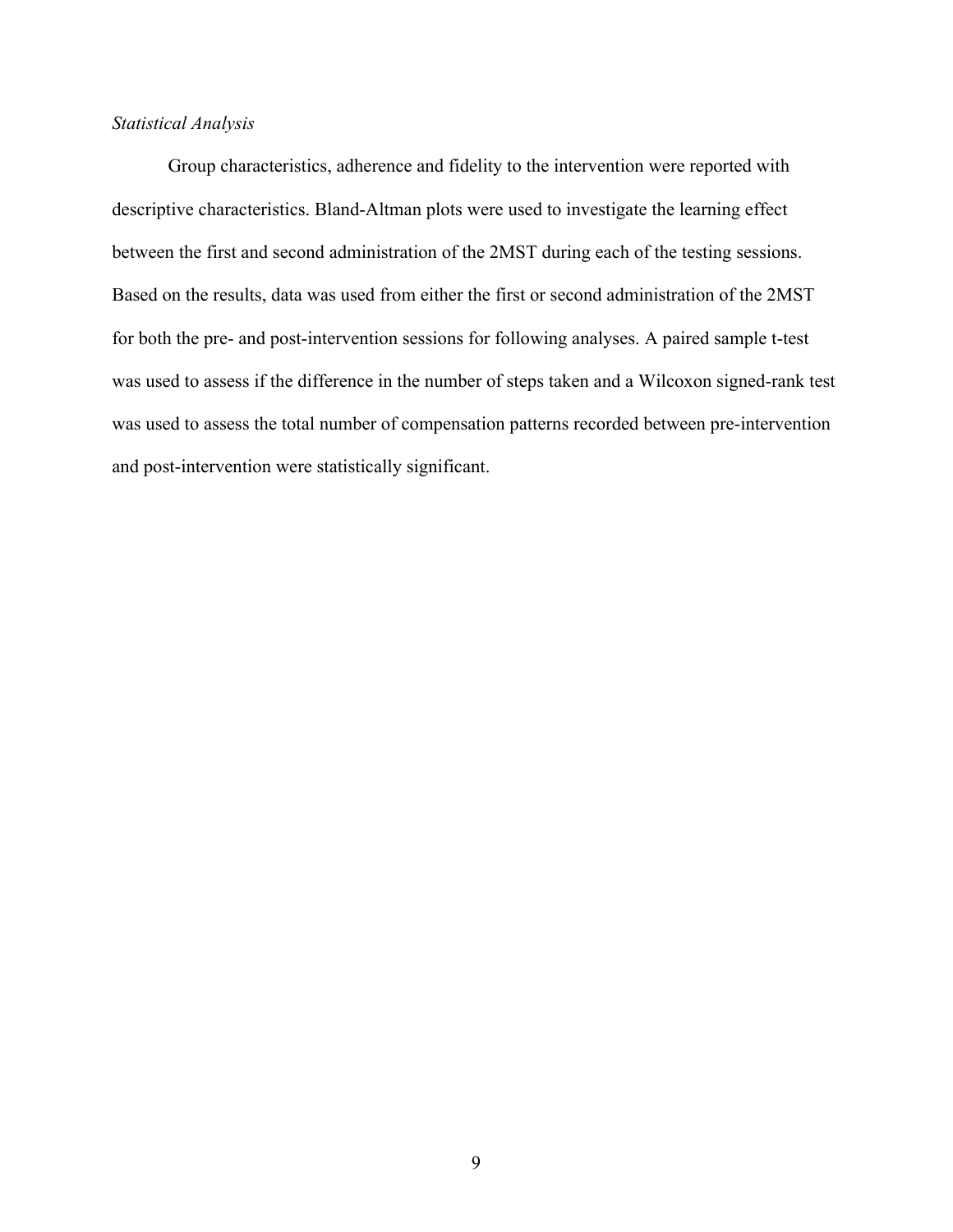#### **Results**

Twenty individuals with Ds were recruited and consented to participate. One participant dropped out for reasons unrelated to this study. Data was recorded in 19 individuals with Ds (5 females and 14 males; age: 25.4±4.8 years; height: 156.9±10.5 cm; weight: 72.5±14.6 kg) participated in this study. Adherence to the protocol was excellent, with an average of 93% attendance across all the sessions of the 12-week program (Table 1). Fidelity of the program was demonstrated by the achieved heart rates of the participants during the exercise sessions; participants spend on average 20 minutes and 5 seconds in the 60-69% HRmax zone and an additional 9 minutes and 43 seconds at 70% of HRmax or higher (Table 1). The Bland-Altman plots (Figure 1) showed an increase in the number of steps between first and second execution of 2MST in both pre-intervention (1A) (mean difference: -8.90±3.9, 95% CI [-12.76, -5.04]) and post-intervention (1B) testing session (mean difference: -5.72±4.5, 95% CI [-10.2-1.21]) which suggests a learning effect. Therefore, the second execution of the 2MST was used for pre-post intervention comparisons (Figure 2). There was a statistically significant improvement of the 2MST between the pre-intervention  $(68.4\pm 24.8$  steps) and post-intervention  $(79.4\pm 21.8$  steps) measurements ( $p<0.01$ ) with similar peak heart rates. Table 2 includes the number of steps each participant completed, heart rate measurements taken before and after administration of the 2MST, as well as the compensation patterns observed. Out of the 18 participants with complete data, 3 had no compensation patterns at the start, 8 participants decreased their compensation patterns, 2 did not increase or decrease, and 5 participants increased their compensation patterns, resulting in a non-significant change from pre- to post-intervention. There was no significant difference in average number of compensations observed between pre- and post-intervention (p=0.244). In general, the most common compensation patterns observed during pre-intervention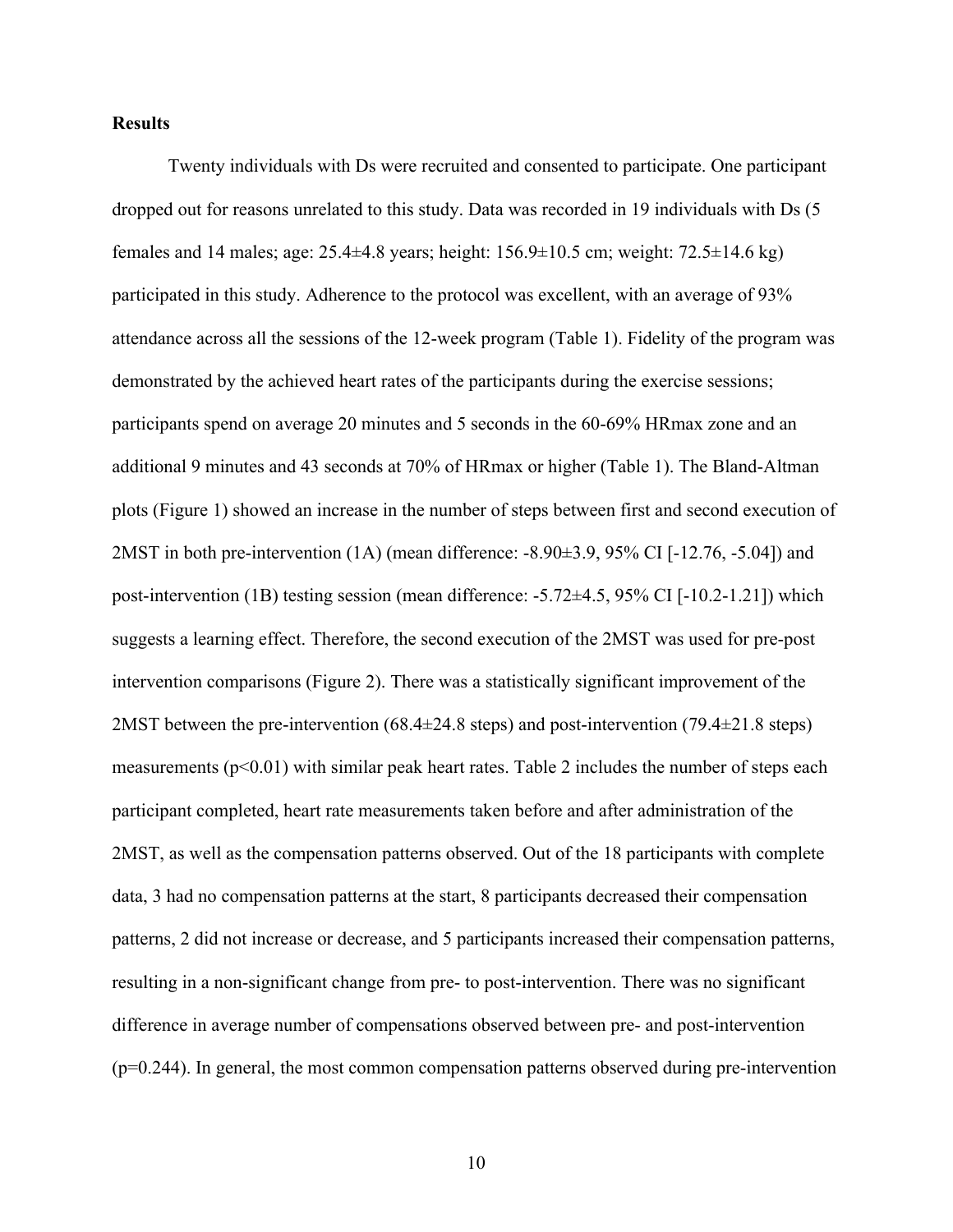observations included: forward trunk lean instead of hip flexion, excessive hip external rotation, and excessive postural sway (Table 3). The most common compensation patterns observed during post-intervention observations included: excessive postural sway, decreased isolated hip flexion pattern (Figure 4), and widening base of support. Decreased accuracy of knee to target and widening base of support were observed the same number of times in both the pre- and postintervention observations (Table 3).

| Week           | % Attendance | Minutes spent between 60-69%<br>of HRmax (min:sec) | Minutes spent at 70% of<br><b>HRmax or higher (min:sec)</b> |
|----------------|--------------|----------------------------------------------------|-------------------------------------------------------------|
| $\mathbf{1}$   | 96           | 14:04                                              | 5:32                                                        |
| $\overline{2}$ | 100          | 17:09                                              | 5:12                                                        |
| $\overline{3}$ | 98           | 17:43                                              | 8:58                                                        |
| $\overline{4}$ | 96           | 19:16                                              | 7:28                                                        |
| 5              | 93           | 16:32                                              | 9:51                                                        |
| 6              | 95           | 17:12                                              | 10:41                                                       |
| $\overline{7}$ | 93           | 22:29                                              | 12:54                                                       |
| 8              | 95           | 22:48                                              | 10:23                                                       |
| 9              | 88           | 23:56                                              | 11:23                                                       |
| 10             | 89           | 25:38                                              | 10:35                                                       |
| 11             | 86           | 19:33                                              | 11:32                                                       |
| 12             | 88           | 24:39                                              | 12:12                                                       |
| Average        | 93           | 20:05                                              | 9:43                                                        |

Table 1: Adherence and Fidelity of the Exercise Intervention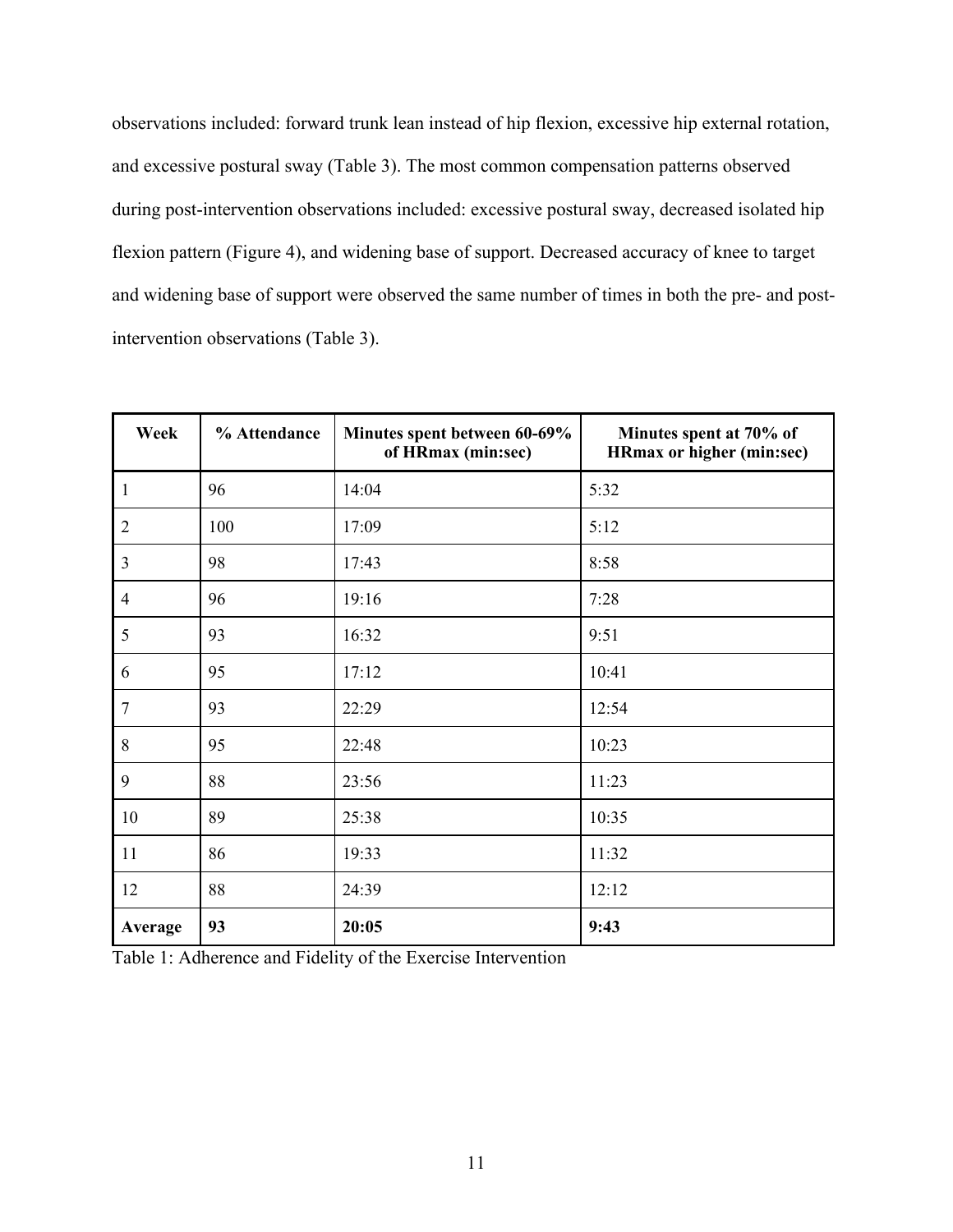

Figures 1A and 1B: Bland-Altman plots of the two executions of the 2MST pre-intervention (A) and postintervention (B).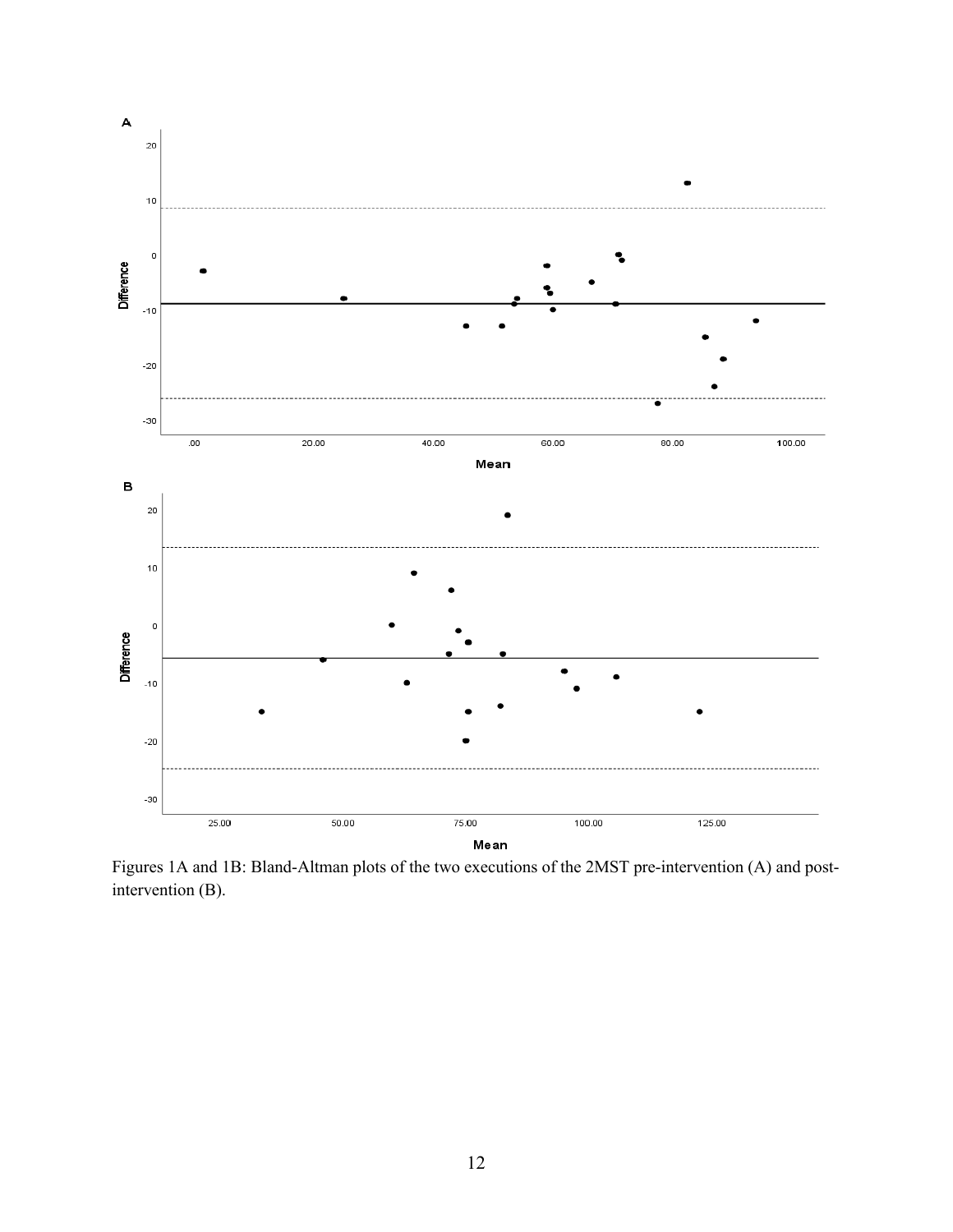

Figure 2: Comparison of the average number of steps performed during the second execution of the 2MST at pre-intervention and post-intervention

\* indicates significant difference from pre-intervention

|                                                      | <b>Pre-intervention</b> | <b>Post-intervention</b> | <b>P-values</b> |
|------------------------------------------------------|-------------------------|--------------------------|-----------------|
| 2MST Trial 2 (number of steps) <sup>#</sup>          | $68.4 \pm 24.8$         | $79.4 \pm 21.8$          | $0.004*$        |
| HR pre-trial 2 (bpm) <sup><math>\dagger</math></sup> | $80.8 \pm 15.1$         | $80.3 \pm 10.2$          | 0.909           |
| HR post-trial 2 $(bpm)^{#}$                          | $117.3 \pm 21.0$        | $113.8 \pm 16.5$         | 0.437           |
| Average number of compensations $*$                  | $2.0 \pm 1.6$           | $1.7 \pm 1.6$            | $0.244^{$       |

Table 2: Comparison of second 2MST trial and heart rates (HR) pre- and post-intervention written as  $mean \pm standard deviation$ .

\*denotes significant difference; † denotes n=12; # denotes n=18, ##denotes Wilcoxon signed-rank test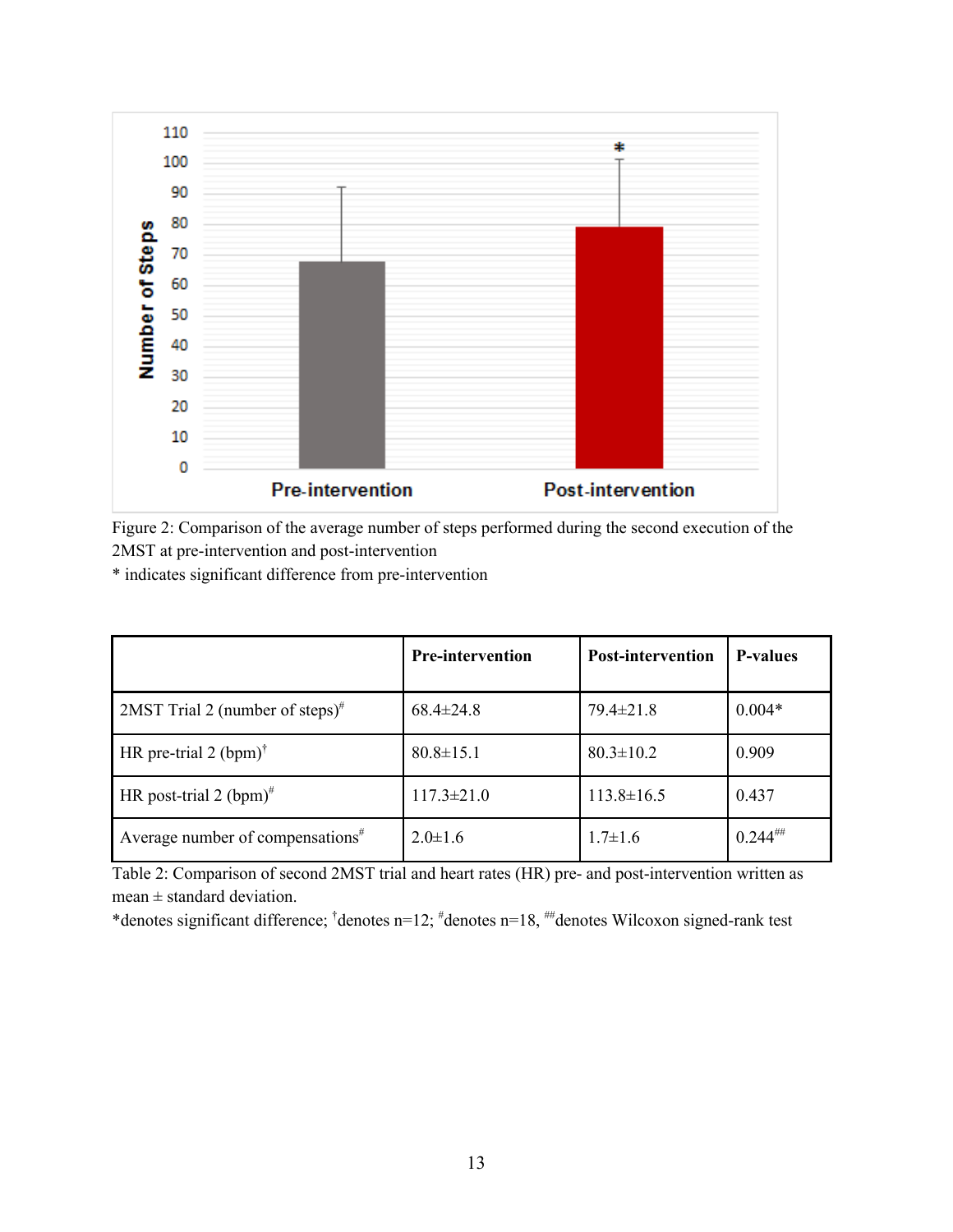|                                                      | <b>Pre-intervention</b> | <b>Post-intervention</b> |
|------------------------------------------------------|-------------------------|--------------------------|
| Excessive hip external rotation                      |                         |                          |
| Decreased isolated hip flexion strength ("figure 4") |                         | 61                       |
| Forward trunk lean rather than hip flexion           |                         |                          |
| Decreased accuracy of knee to hand                   |                         |                          |
| Loss of balance                                      |                         |                          |
| Excessive postural sway                              |                         |                          |
| Widening base of support                             |                         |                          |

Table 3: Comparison of number of participants who demonstrated observed compensation patterns during 2MST in pre- and post-intervention based on performance during each of their second trials.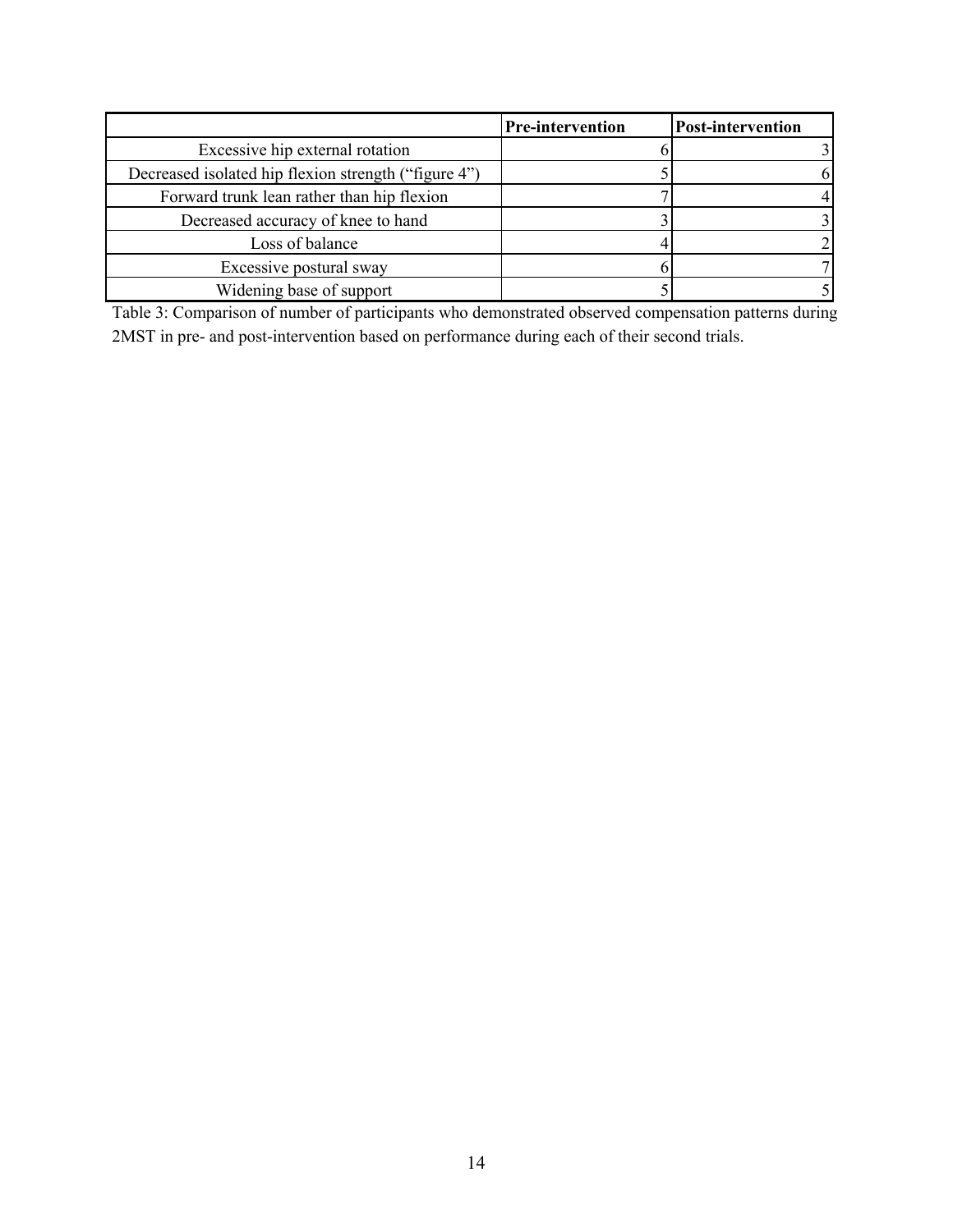#### **Discussion**

The purpose of this study was to investigate the effects of a remote 12-week exercise intervention on aerobic endurance in individuals with Ds. Results showed that there was a significant improvement in 2MST performance after the 12-week exercise intervention. Additionally, the 2MST demonstrated a learning effect from the first to the second attempt.

There is limited research available on the effects of remote exercise interventions in the Ds population. However, our findings are comparable to prior research that used traditional inperson exercise programs and demonstrated improvements in the Ds population. One systematic review found that various exercise interventions were effective in improving muscle strength, balance, and cardiovascular fitness in individuals with Ds (Li et al. 2013). Furthermore, previous studies have found that traditional non-remote exercise programs improved cardiovascular fitness in individuals with Ds (Dodd and Shields, 2005; Mendonca et al. 2011; Seron et al. 2015).

The learning effect that we found is consistent with prior research that found a learning effect using the 2MST but with individuals undergoing cardiopulmonary rehabilitation (Haas et al. 2017). Haas et al. suggest that use of the 2MST in an interventional investigation requires a minimum of two executions prior to assessing the intervention which has been corroborated by this study of the Ds population.

When comparing these results to other studies that looked at the efficacy of delivering an exercise intervention using a virtual platform, our study showed similar feasibility. A pilot trial by Ptomey et al. 2018 found it was feasible to implement a remote exercise session twice per week with 89.5% average attendance for group exercise sessions. Our study found similar success in implementing the intervention three times per week with 93% attendance across the 12-week intervention. Moreover, the achieved intensity for the cardiovascular activity was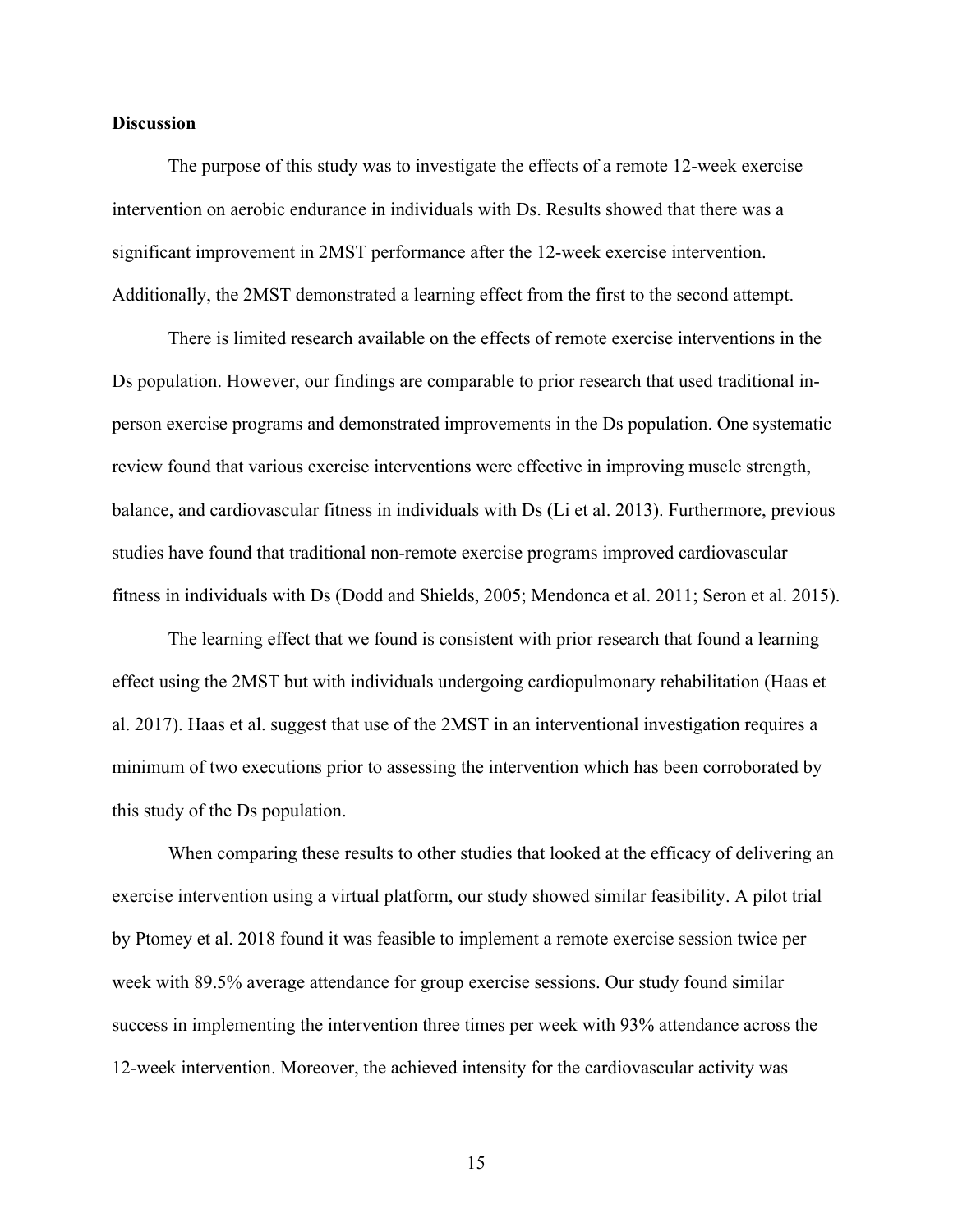sufficiently high and lasted long enough to elicit a training response and improve aerobic endurance. This suggests that remote exercise interventions can be an effective means of increasing aerobic endurance in the Ds population. Finding alternative modes of delivering exercise and aerobic endurance assessment during the global pandemic has become increasingly important in vulnerable populations. The results also support the 2MST as a useful tool to assess aerobic endurance in this population via a virtual platform since it requires minimal space and equipment. However, it is important to have the participant perform at least 2 trials to account for the learning effect with this test.

Qualitative analysis of the common compensation patterns during standing marches revealed that although not significantly different, overall, the majority of the participants had decreased compensations observed during the post-intervention measurement of the 2MST when compared to the pre-intervention measurement. However, it should be noted that two of the three observed compensation patterns that were demonstrated by the same number of or more participants during post-intervention testing were excessive postural sway and widening base of support. A recent systematic review discussed multiple studies which found postural instability in Ds with greater center of mass displacement during gait and greater displacement of center of pressure during static standing (Zago et al. 2020). As discussed in this review, previous research has shown that individuals with Ds show greater postural sway in the mediolateral direction leading to increased step width to account for a maintenance of the center of gravity over their base of support (Zago et al. 2020). Due to the repetitive nature of the 2MST task, which requires consistent stepping and intermittent single-limb support, the test likely emphasizes these difficulties with postural stability and balance that individuals with Ds may experience.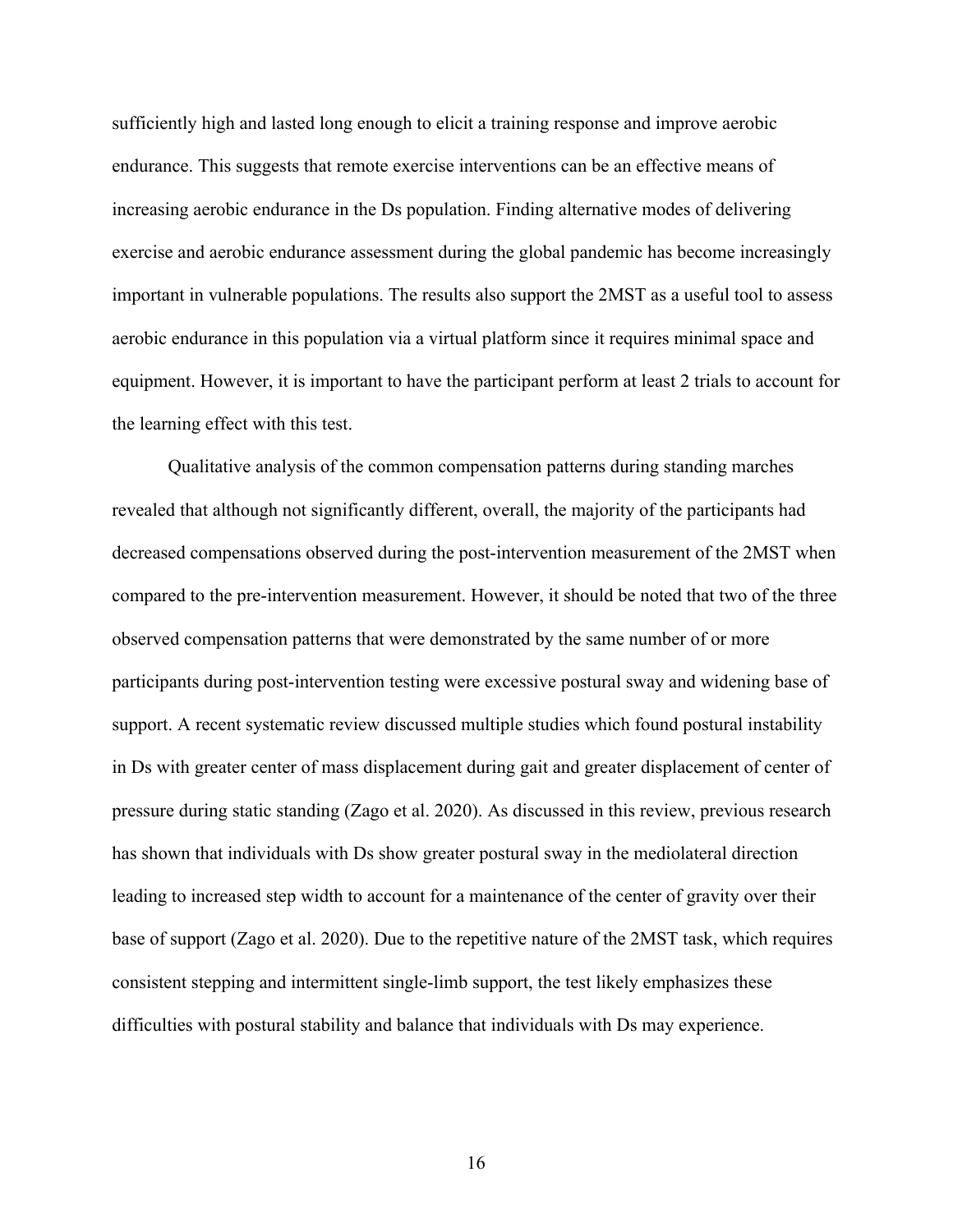#### **Limitations**

While this study has shown the potential benefits of a remote exercise intervention on the aerobic endurance of individuals with Ds, the results should be viewed in light of several limitations. Firstly, the lack of control group and randomization may limit the study's impact and thus, further research needs to compare the effects of this intervention on the 2MST to a control group with Ds that did not participate in an exercise intervention versus a group with Ds that did participate in an exercise intervention. Additionally, it should be noted that one participant performed 0 repetitions and 3 repetitions on the two 2MST executions during preintervention testing, and 43 and 49 repetitions during the post-test executions. This result may have impacted the results disproportionally; however, the test results were reflective of the participant's ability at the time and the group results were still significant even when this participant was excluded from analysis.

This may highlight one of the drawbacks of remote exercise interventions as all instructions were provided verbally—over video conferencing—in addition to instructional videos and technological virtual visits provided to each participant. Assistance of a parent or caregiver was required for each participant during testing and while this is beneficial to assist with set-up and safety, there could potentially be variability in the execution of how the test was set-up, despite the consistency of the verbal instructions provided.

The use of the consumer-grade Polar OH1 heart rate monitor and Polar Flow software to access the data remotely was very user-friendly while still allowing access to high-quality data. However, the software platform did not allow for customization of heart rate zones, which resulted in aggregated data per 10% of predicted maximal heart rate instead of a total time spent at 65% and higher, as the intervention prescribed.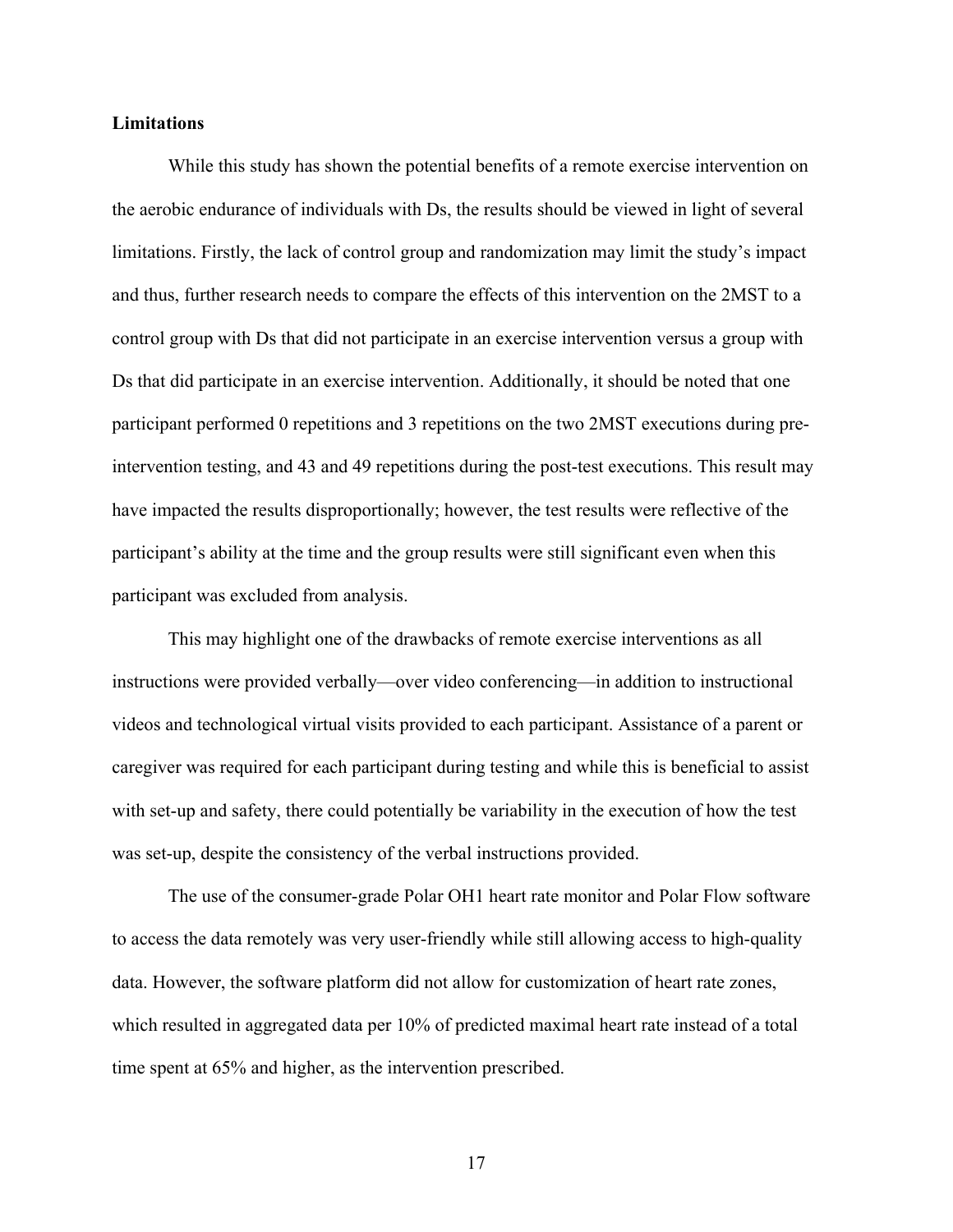#### **Conclusion**

In this study, we observed a significant increase in the number of steps performed during the 2MST between the pre- and post-intervention testing sessions, with similar peak heart rates, suggesting that there was an overall improvement in aerobic endurance in this group of individuals with Ds. We also observed a significant learning effect between the first and second 2MST executions. Given these results, it is important that those utilizing the 2MST administer the test at least two times per testing session to account for this learning effect.

This study supports the effectiveness of an exercise intervention in the Ds population via virtual platforms for improving aerobic endurance, possibly increasing access for rural or underserved areas. This study has yielded promising results for future research and approaches to improve and assess aerobic endurance through virtual interventions and platforms.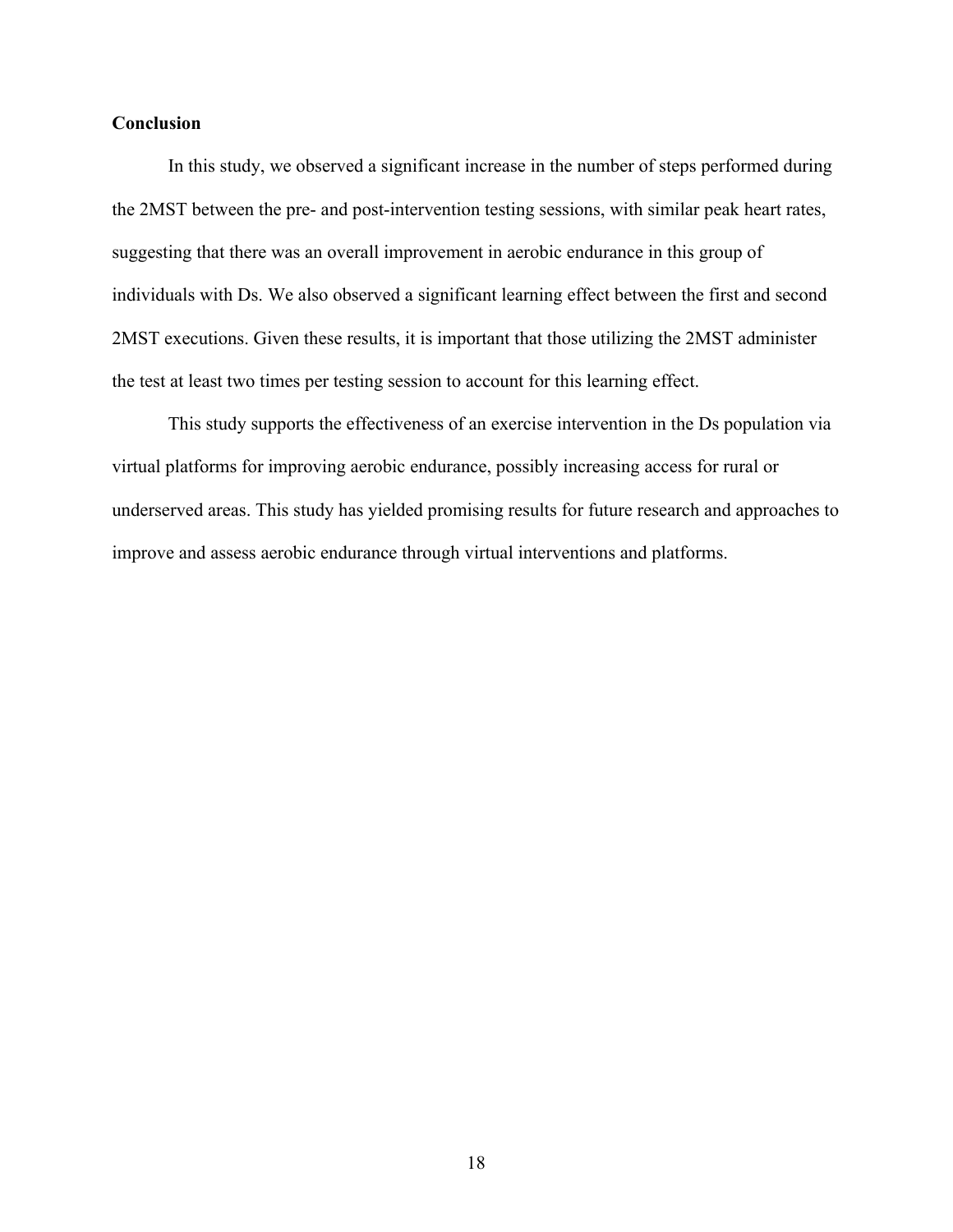#### **References**

Baynard, T., Pitetti, K. H., Guerra, M., Unnithan, V. B., & Fernhall, B. (2008). Age-related changes in aerobic capacity in individuals with mental retardation: A 20-yr review. *Medicine and Science in Sports and Exercise*, *40*(11), 1984–1989. https://doi.org/10.1249/MSS.0b013e31817f19a1

Bohannon, R. W., & Crouch, R. H. (2019). Two-Minute Step Test of Exercise Capacity: Systematic Review of Procedures, Performance, and Clinimetric Properties. *Journal of Geriatric Physical Therapy*, *42*(2), 105–112. https://doi.org/10.1519/JPT.0000000000000164

- Clift, A. K., Coupland, C. A. C., Keogh, R. H., Hemingway, H., & Hippisley-Cox, J. (2020). COVID-19 Mortality Risk in Down Syndrome: Results From a Cohort Study Of 8 Million Adults. *Annals of Internal Medicine*. https://doi.org/10.7326/M20-4986
- de Graaf, G., Buckley, F., & Skotko, B. G. (2017). Estimation of the number of people with Down syndrome in the United States. *Genetics in Medicine*, *19*(4), 439–447. https://doi.org/10.1038/gim.2016.127
- Ding, D., Del Pozo Cruz, B., Green, M. A., & Bauman, A. E. (2020). Is the COVID-19 lockdown nudging people to be more active: A big data analysis. *British Journal of Sports Medicine*, *54*(20), 1183–1184. https://doi.org/10.1136/bjsports-2020-102575
- Dodd, K. J., & Shields, N. (2005). A systematic review of the outcomes of cardiovascular exercise programs for people with Down syndrome. *Archives of Physical Medicine and Rehabilitation*, *86*(10), 2051–2058. https://doi.org/10.1016/j.apmr.2005.06.003
- Emami, A., Javanmardi, F., Akbari, A., & Asadi-Pooya, A. A. (2021). COVID-19 in patients with Down syndrome. *Neurological Sciences: Official Journal of the Italian Neurological Society and of the Italian Society of Clinical Neurophysiology*. https://doi.org/10.1007/s10072-021-05091-8
- Fernhall, B., McCubbin, J. A., Pitetti, K. H., Rintala, P., Rimmer, J. H., Millar, A. L., & De Silva, A. (2001). Prediction of maximal heart rate in individuals with mental retardation. *Medicine and Science in Sports and Exercise*, *33*(10), 1655–1660. https://doi.org/10.1097/00005768-200110000-00007
- Fernhall, B., Pitetti, K. H., Rimmer, J. H., McCubbin, J. A., Rintala, P., Millar, A. L., Kittredge, J., & Burkett, L. N. (1996). Cardiorespiratory capacity of individuals with mental retardation including Down syndrome. *Medicine and Science in Sports and Exercise*, *28*(3), 366–371. https://doi.org/10.1097/00005768-199603000-00012
- Guerra, M., Llorens, N., & Fernhall, B. (2003). Chronotropic incompetence in persons with down syndrome1. *Archives of Physical Medicine and Rehabilitation*, *84*(11), 1604–1608. https://doi.org/10.1053/S0003-9993(03)00342-3
- Hickey, F., Hickey, E., & Summar, K. L. (2012). Medical Update for Children With Down Syndrome for the Pediatrician and Family Practitioner. *Advances in Pediatrics*, *59*(1), 137– 157. https://doi.org/10.1016/j.yapd.2012.04.006
- Howells, G. (1989). Down's syndrome and the general practitioner. *The Journal of the Royal College of General Practitioners*, *39*(328), 470–475.
- Hüls, A., Costa, A. C. S., Dierssen, M., Baksh, R. A., Bargagna, S., Baumer, N. T., Brandão, A. C., Carfi, A., Carmona-Iragui, M., Chicoine, B. A., Ghosh, S., Lakhanpaul, M., Manso, C., Mayer, M.-A., Del Carmen Ortega, M., de Asua, D. R., Rebillat, A.-S., Russell, L. A., Sgandurra, G., … Strydom, A. (2020). An international survey on the impact of COVID-19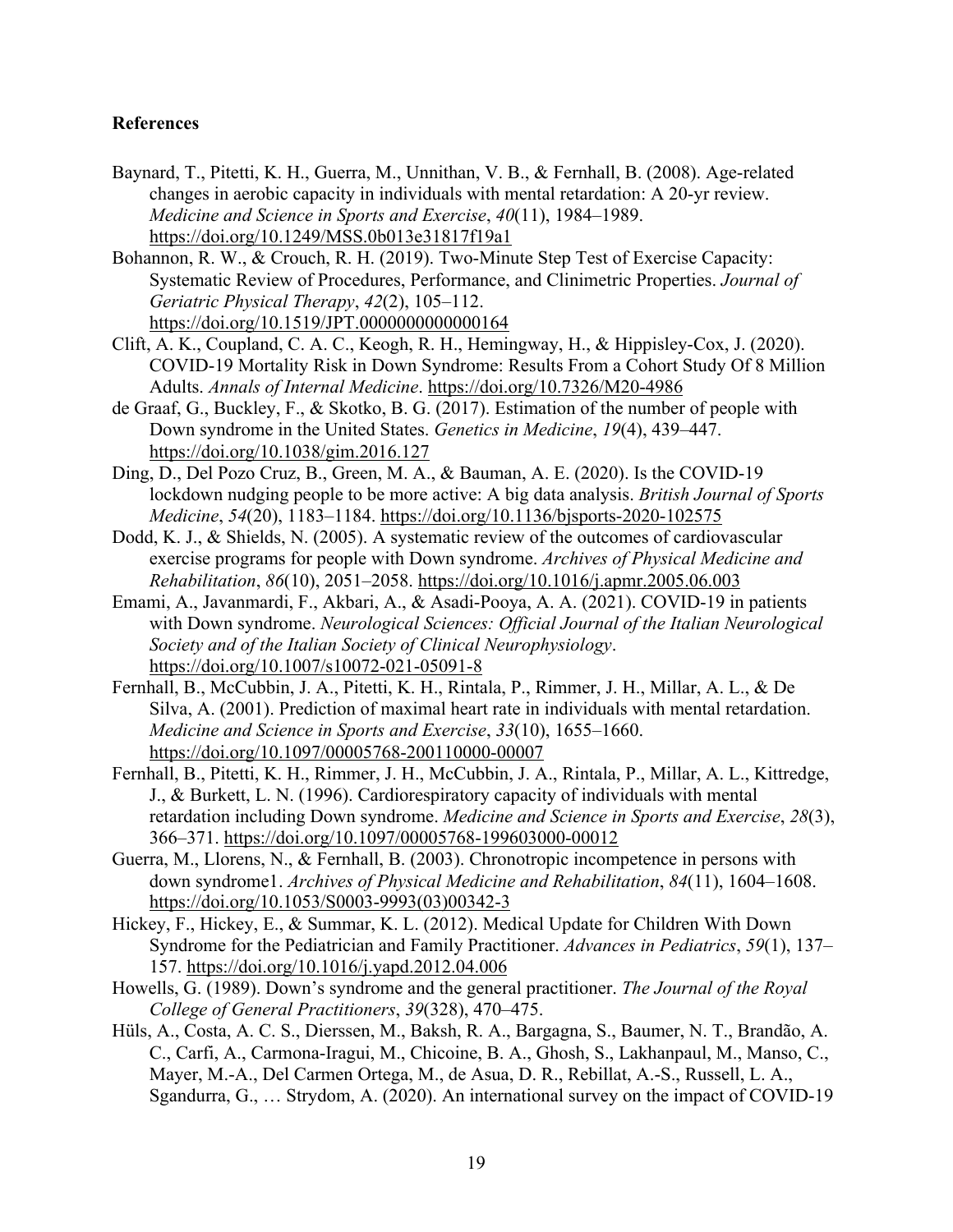in individuals with Down syndrome. *MedRxiv: The Preprint Server for Health Sciences*. https://doi.org/10.1101/2020.11.03.20225359

- Li, C., Chen, S., Meng How, Y., & Zhang, A. L. (2013). Benefits of physical exercise intervention on fitness of individuals with Down syndrome: A systematic review of randomized-controlled trials. *International Journal of Rehabilitation Research. Internationale Zeitschrift Fur Rehabilitationsforschung. Revue Internationale De Recherches De Readaptation*, *36*(3), 187–195. https://doi.org/10.1097/MRR.0b013e3283634e9c
- López-Sánchez, G. F., López-Bueno, R., Gil-Salmerón, A., Zauder, R., Skalska, M., Jastrzębska, J., Jastrzębski, Z., Schuch, F. B., Grabovac, I., Tully, M. A., & Smith, L. (2021). Comparison of physical activity levels in Spanish adults with chronic conditions before and during COVID-19 quarantine. *European Journal of Public Health*, *31*(1), 161–166. https://doi.org/10.1093/eurpub/ckaa159
- Mendonca, G. V., Pereira, F. D., & Fernhall, B. (2011). Effects of combined aerobic and resistance exercise training in adults with and without Down syndrome. *Archives of Physical Medicine and Rehabilitation*, *92*(1), 37–45. https://doi.org/10.1016/j.apmr.2010.09.015
- Neuts, D. E. (2020, September 18). Peloton Reports Triple Digit Increases in Q4 FY 2020 Fitness Subscriptions and Revenue. *Subscription Insider*. https://www.subscriptioninsider.com/topics/audience-demand-generation/peloton-reportstriple-digit-increases-in-q4-fy-2020-fitness-subscriptions-and-revenue
- Ptomey, L. T., Szabo, A. N., Willis, E. A., Greene, J. L., Danon, J. C., Washburn, R. A., Forsha, D. E., & Donnelly, J. E. (2018). Remote Exercise for Adults with Down Syndrome. *Translational Journal of the American College of Sports Medicine*, *3*(8), 60–65.
- Rikli, R., & Jones, J. (1999). Development and validation of a functional fitness test for a community-residing adults. *Journal of Aging and Physical Activity*, *7*, 129–161. https://doi.org/10.1123/japa.7.2.129
- Ross, R., Blair, S. N., Arena, R., Church, T. S., Després, J.-P., Franklin, B. A., Haskell, W. L., Kaminsky, L. A., Levine, B. D., Lavie, C. J., Myers, J., Niebauer, J., Sallis, R., Sawada, S. S., Sui, X., Wisløff, U., American Heart Association Physical Activity Committee of the Council on Lifestyle and Cardiometabolic Health, Council on Clinical Cardiology, Council on Epidemiology and Prevention, … Stroke Council. (2016). Importance of Assessing Cardiorespiratory Fitness in Clinical Practice: A Case for Fitness as a Clinical Vital Sign: A Scientific Statement From the American Heart Association. *Circulation*, *134*(24), e653– e699. https://doi.org/10.1161/CIR.0000000000000461
- Seron, Goessler, K. F., Modesto, E. L., Almeida, E. W., & Greguol, M. (2015). Blood Pressure and Hemodynamic Adaptations after a Training Program in Young Individuals with Down Syndrome. *Arquivos Brasileiros de Cardiologia*, *104*(6), 487–491. https://doi.org/10.5935/abc.20150033
- Sobey, C. G., Judkins, C. P., Sundararajan, V., Phan, T. G., Drummond, G. R., & Srikanth, V. K. (2015). Risk of Major Cardiovascular Events in People with Down Syndrome. *PLoS ONE*, *10*(9). https://doi.org/10.1371/journal.pone.0137093
- Thomas, L. (2020, September 10). *Peloton crushes estimates as sales surge 172%, expects strong demand to continue into 2021*. CNBC. https://www.cnbc.com/2020/09/10/pelotonpton-reports-fiscal-.html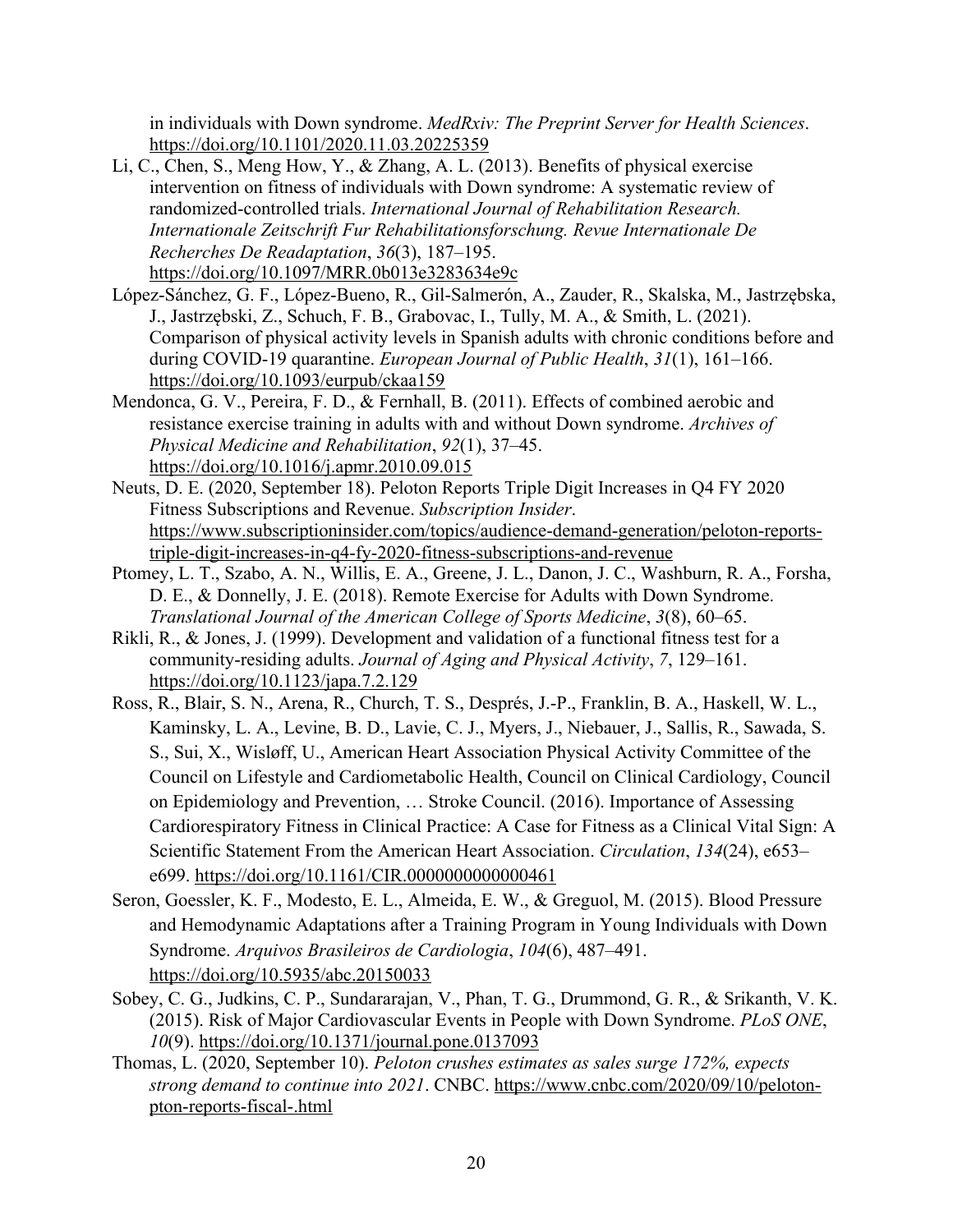Villani, E. R., Vetrano, D. L., Damiano, C., Paola, A. D., Ulgiati, A. M., Martin, L., Hirdes, J. P., Fratiglioni, L., Bernabei, R., Onder, G., & Carfì, A. (2020). Impact of COVID-19-Related Lockdown on Psychosocial, Cognitive, and Functional Well-Being in Adults With Down Syndrome. *Frontiers in Psychiatry*, *11*, 578686. https://doi.org/10.3389/fpsyt.2020.578686

Zago, M., Duarte, N. A. C., Grecco, L. A. C., Condoluci, C., Oliveira, C. S., & Galli, M. (2020). Gait and postural control patterns and rehabilitation in Down syndrome: A systematic review. *Journal of Physical Therapy Science*, *32*(4), 303–314. https://doi.org/10.1589/jpts.32.303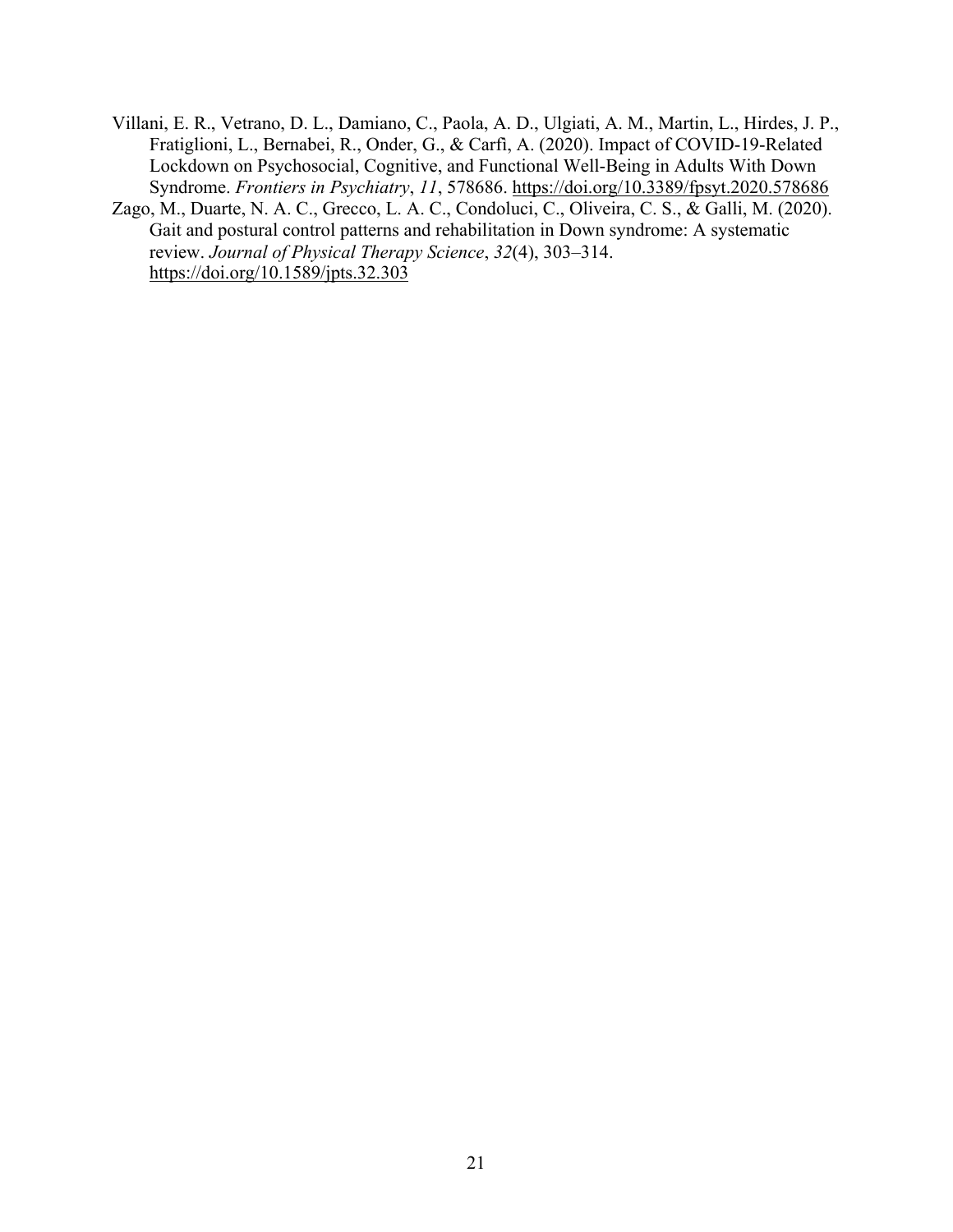# **Curriculum Vitae**

#### **Jonathan R. Crimm**

Department of Physical Therapy, University of Nevada, Las Vegas 4505 Maryland Parkway, Las Vegas, Nevada 89154 Johnycrimm@gmail.com

# **Education**

| DPT University of Nevada Las Vegas - Las Vegas, Nevada | 2019 - anticipated graduation |
|--------------------------------------------------------|-------------------------------|
| (5/15/2022)                                            |                               |

BS Utah Valley University – Orem, Utah 2014-2019 Exercise Science

#### **Licensure**

Michigan State Board of Physical Therapy Examiners - License Pending Graduation May 2022

| <b>Certifications</b>                   |                                                                                                                                                                        |
|-----------------------------------------|------------------------------------------------------------------------------------------------------------------------------------------------------------------------|
| CPR certification                       | June 2020                                                                                                                                                              |
| HIPAA certification                     | June 2019                                                                                                                                                              |
| Blood Born Pathogen certification       | June 2019                                                                                                                                                              |
| <b>Employment / Clinical Experience</b> |                                                                                                                                                                        |
| January 2022 - April 2022               | Student Physical Therapist, University of Utah<br><b>Health Care</b>                                                                                                   |
| September 2021 - December 2021          | Nathan Fankhauser PT, DPT -<br>Nate.fankhauser@utah.edu                                                                                                                |
|                                         | Student Physical Therapist, Sunrise System -<br>Southern Hills Hospital<br>Abbay Dow PT, DPT - Abbay.dow@gmail.com                                                     |
| July 2021 - September 2021              | Student Physical Therapist, Concentra Medical                                                                                                                          |
| July 2020 - August 2020                 | Center - Las Vegas<br>Tao Bon PT, DPT - Tao_bon@concentra.com                                                                                                          |
|                                         | Student Physical Therapist, True Physical<br>Therapy, 3530 E Flamingo Rd #115, Las Vegas,<br>NV 89121                                                                  |
| May 2014 - May 2019                     | Case Manager, Therapy Technician, Medical<br>Transportation, Certified Nursing Assistant -<br>Orem Rehabilitation and Skilled Nursing, 575 E<br>1400 S, Orem, UT 84097 |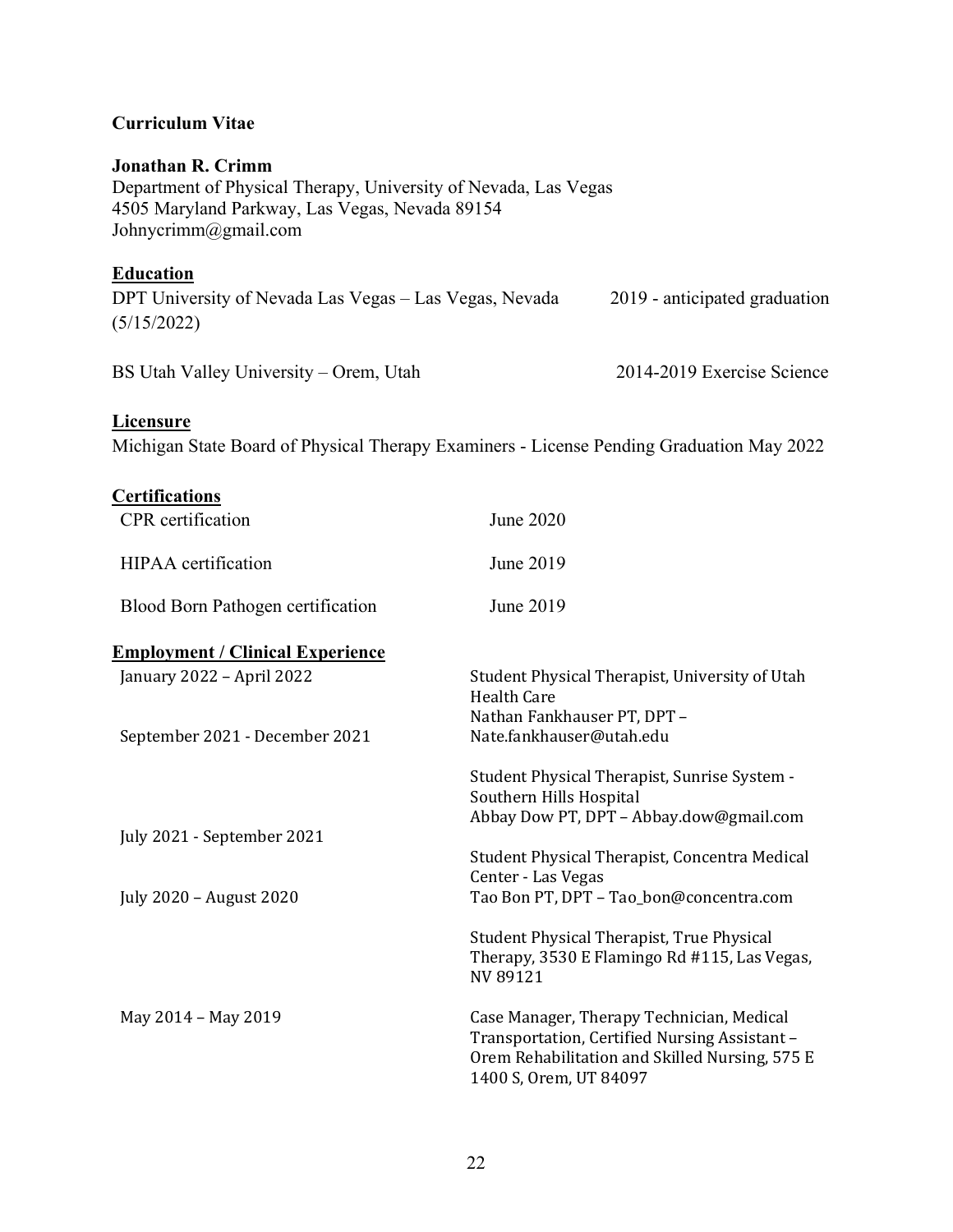May 2014 - July 2014 **County 10. 12. In the Solution County Personal Care Assistant - Courtyard at** Jamestown Assisted Living Facility, 3352 N 100 E, Provo, UT 84604

#### **Membership in Professional Organizations**

Member of American Physical Therapy Association (2019 to present) Member of Nevada Physical Therapy Association (2019 to present) Member of Utah Physical Therapy Association (2019 to present)

#### **Service / Volunteer Activity**

CDC STEADI FPAW 2020 Fall Risk Screener

Clean the World Foundation (10/11/2019) Volunteer

The Lullaby Connection (8/31/2020, 9/8/2020) Volunteer

The Church of Jesus Christ of Latter-Day Saints (6/2019-present) Youth Adviser

#### **Honors and Awards**

UVU College of Science Excellent Student Award 2019 Magna Cum Laude, Utah Valley University Class of 2019

# **Current Research Activity**

**Crimm, J**., Wyckoff, K., McCuch, G., Stainbrook, C., Williams, L., Standifird, T. (2018) An analysis of foot to ground interactions while running behind a jogging stroller.

Hilgenkamp T., Wolf L., Lee, B., Murata, A., **Crimm, J.,** Effects of a Remote Exercise Intervention on Aerobic Endurance in Individuals with Down Syndrome. *Presented at CSM 2022*

**Language skills**  Bilingual: English and Spanish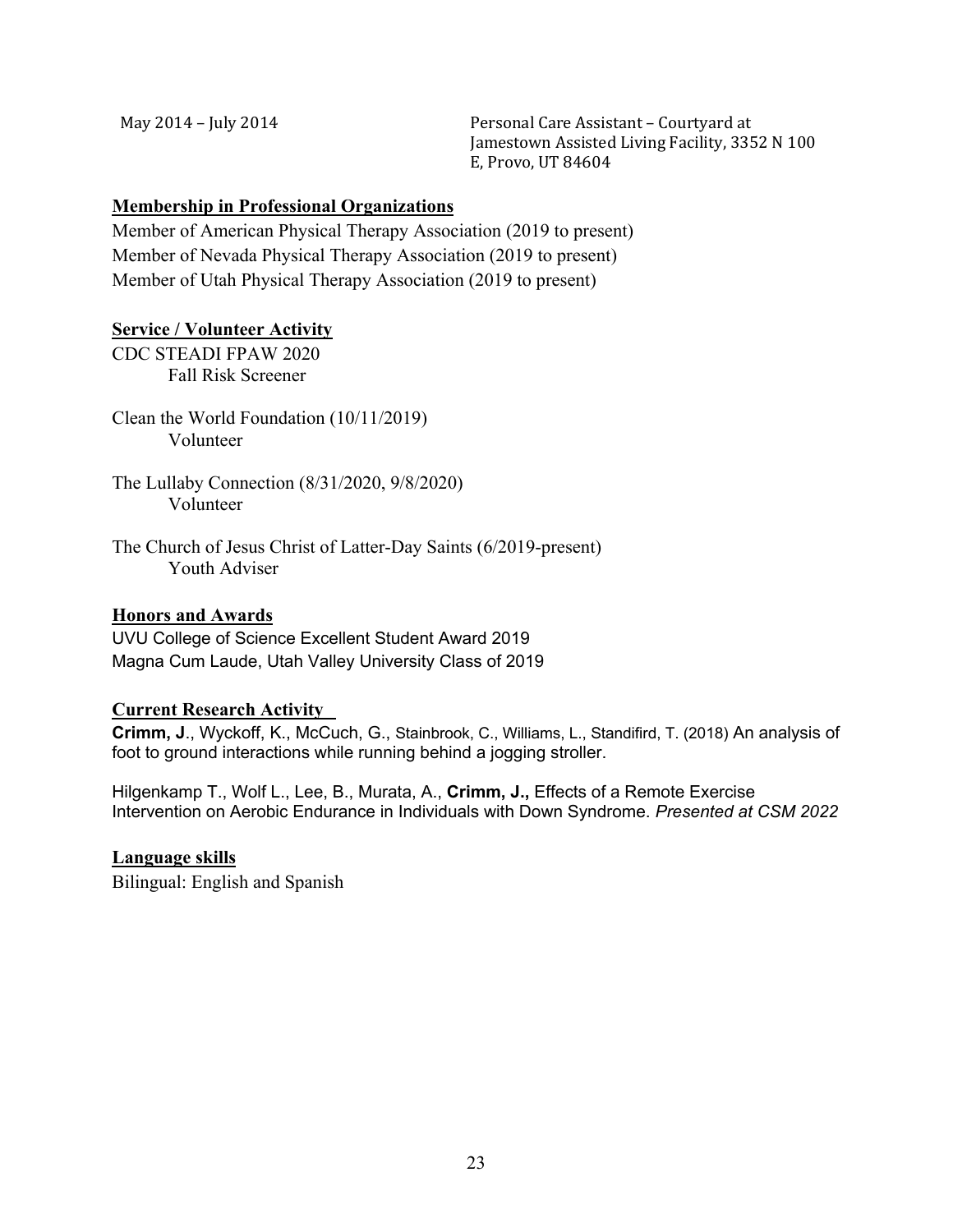# **Benjamin A Lee**

Department of Physical Therapy, University of Nevada, Las Vegas 4505 Maryland Parkway, Las Vegas, Nevada 89154 balee5451@gmail.com

# **Education**

#### **Doctor of Physical Therapy (DPT)** Estimated May 2022

• University of Nevada, Las Vegas

# **Bachelor of Science in Community Health Sciences, Magna Cum Laude**

May 2019

• University of Nevada, Reno

# **Licensure**

Nevada Physical Therapy Board - License Pending Graduation May 2022

#### **Work Experience**

#### Building Staff | **Fitness & Recreational Sports, Reno (December 2015 – December 2018)**

- Assist drop-in class instructors to ensure timely onset and completion of classes.
- Uphold and enforce gym regulations to promote safety and healthy practices among patrons.
- Build rapport with patrons and reinforce relationships to maintain and improve membership retention.

Physical Therapist Technician | **Five Star Premier Residences, Reno (May 2018 – March 2019)**

- Assist Physical Therapist with creation of ther ex fitness program for residents.
- Manage 2-3 patients an hour to ensure efficient completion of fitness program for the day.
- Maintain rapport with patients to ensure they had the best experience possible.

# **Clinical Experience**

# Student Physical Therapist | **Spring Valley Hospital, Las Vegas (Jan-Apr 2022)**

- Educate patients in surgical precautions to promote safety and facilitate return to functional activities.
- Recommend appropriate level of discharge to doctors based on patient progression.
- Evaluate and treat patients of varying complexity in different units such as Orthopedics, IMC, ICU, and neurological.

Student Physical Therapist | **Encompass Health of Desert Canyon, Las Vegas (Sept-Dec 2021)**

- Evaluate and treat patients requiring varying degrees of assistance.
- Utilize interpersonal communication in order to motivate patients to participate in strenuous rehabilitation.
- Participate in team conference to determine best discharge plan for patients.

Student Physical Therapist | **Boulder City Hospital, Las Vegas (July-Aug 2021)**

- Create POCs in an outpatient setting for patients with musculoskeletal and neurological deficits.
- Utilize modalities backed by research to complement POC and effectively treat patients.
- Preparing for evaluations at home to ensure thorough evaluation and maximize patient's time in the clinic.

Student Physical Therapist | **Synergy on Blue Diamond, Las Vegas (July-August 2020)**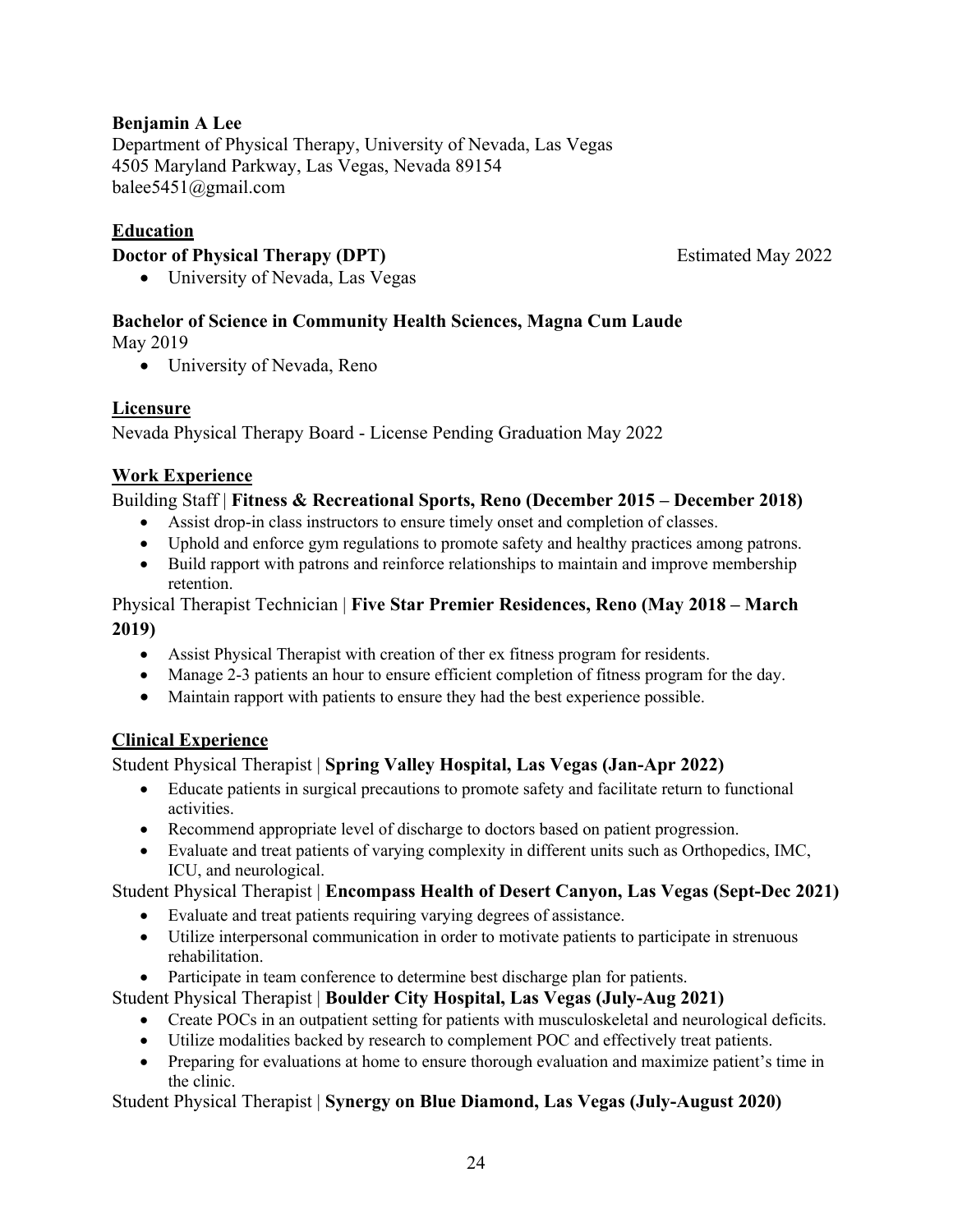- Provide patient education to patients regarding safety and purpose of rehab.
- Create ther ex programs for patients through different stages and types of injury.

#### **Certifications**

- **STEADI Certification | Older Adult Fall Prevention Screening (March 2020)**
- **American Heart Association Basic Life Support | CPR & AED (Renewal June 2022)**
- **HIPPA Training Certified (June 2019)**

#### **Membership in Professional Organizations/Clubs**

Student Member **| American Physical Therapy Association (APTA) (June 2019 – Present)** Member **| Diversity, Equity, and Inclusion Club of UNLVPT (August 2020 – Present)**

• Discuss barriers to PT as a result of race, ethnicity, socioeconomic status, etc., allowing me to understand different patient perspectives and how best to communicate and treat them.

Member | Las Vegas Triathlon Club (Feb 2021 – Present)

• Participate in local races and events

#### **Service / Volunteer Activity**

Clean the World, Las Vegas **|** PT Day of Service (Oct 11, 2019)

• Volunteer

#### Student Screening | **Nevada Goes Fall Free Coalition**

- Fall prevention screen (Mar 14, 2020)
- STEADI Fall Risk Screen Training (Sept 15, 2020)
- STEADI Fall Screen (Sept 25, 2020)
- Inservice Presentation at Synergy Blue Diamond | *Total Elbow Replacement* (Aug 2020)

Inservice Presentation at Encompass Health of Desert Canyon | *Tai Chi* (December 2021)

# **Current Research Activity**

**Graduate Research** | University of Nevada, Las Vegas – Physical Therapy Department (Jan  $2020$  – Present)

• *The Effects of Exercise Training on Central and Peripheral Blood Flow Regulation in Individuals with Down Syndrome*

**Graduate Research** | University of Nevada, Las Vegas – Physical Therapy Department (Sept  $2020$  – Present)

• Telehealth – Guide participants with Down Syndrome through a series of tests involving aerobic endurance, strength, gait speed, and balance.

# **Continuing Education (last 3 years)**

University of Nevada, Las Vegas | Brown Bag Lecture

- Dr. Istvan Takacs *The Emerging Role of Physical Therapists in Bike Fitting* (Mar 2020)
- Dr. Rocky Barret *COVID-19 and the Associated Pulmonary Dysfunction* (Jun 2020)
- Dr. Lisa VanHoose *Grief and Loss Felt By All During Social Crises* (Jun 2020)
- Dr. Efosa Guobadia *Global and Community Health (*Nov 2020)

Observer | Cleveland Clinic Virtual Conference

• Attended Advanced Neurological Therapeutics Presentations presented by Cleveland Clinic (Jun 2020)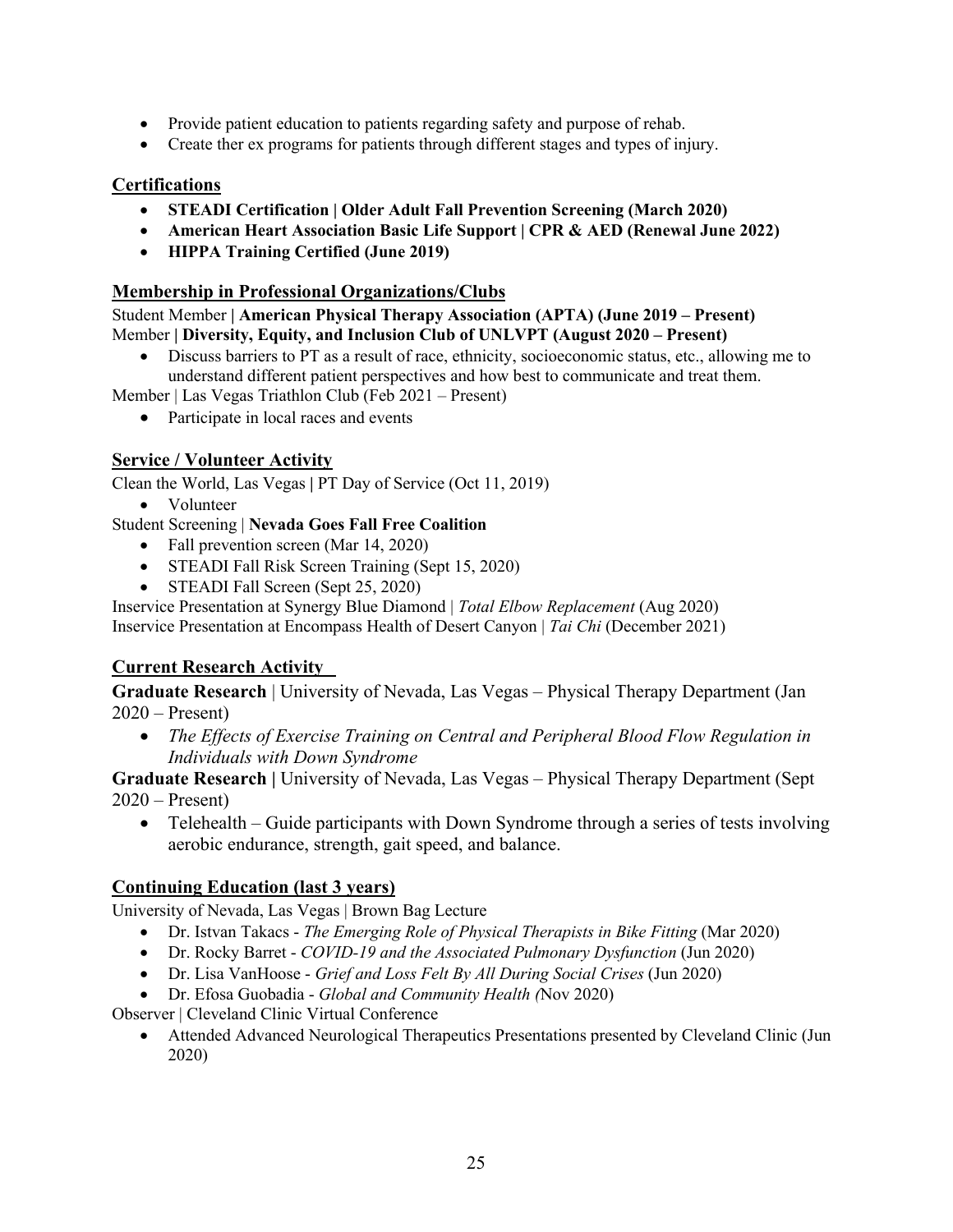#### **Andrew Jonathan Murata**

Las Vegas, NV andyjmurata@gmail.com | www.linkedin.com/in/andrewjmurata

#### **Education**

University of Nevada, Las Vegas June 2019 – Present Doctor of Physical Therapy, Class of 2022 2022 Inductee | American Council of Academic Physical Therapy National Student Honors Society 2022 Recipient | AJ Koval Scholarship Award

#### **University of California, Los Angeles** Sept 2012 – July 2016

B.S. in Biology with Departmental Honors

# **Work Experience**

**Teaching Assistant** – University of Nevada, Las Vegas – PT Dept Sept 2020 – May 2021

- Assisted in teaching Musculoskeletal I Orthopedic Principles and Neurophysiology
- Hosted individual and group review sessions to facilitate better understanding of material
- Participated in research writing for peer-reviewed publications (see below)

#### **Personal Trainer** – Fitness 19 June 2017 – May 2019

6429 Pats Ranch Rd, Mira Loma, CA 91752

#### **Clinical Experience**

**Student Physical Therapist |** *Cleveland Clinic Lou Ruvo Center for Brain Health* Jan – Apr 2022

- Gained extensive experience with 100% caseload with individuals with neurodegenerative disease including: Parkinson disease, Multiple sclerosis, Alzheimer's disease, Huntington disease, cerebellar ataxia, neurosarcoidosis, and Parkinson+ syndromes
- Utilized evidence-based outcome measures for effective goal setting and progression monitoring

#### **Student Physical Therapist |** *Encompass Health Rehabilitation Hospital* Sept – Dec 2021

- Utilized multi-disciplinary approach to treatment of patients with various conditions including: cerebrovascular accident, spinal cord injury, orthopedic trauma
- Navigated socio-economic considerations for underserved patient population of Las Vegas, NV
- Implemented 4-Square Step Test and Multidirectional Step Training space in rehabilitation gym based on evidence provided during in-service

#### **Student Physical Therapist |** *University Medical Center of Southern Nevada* July – Sept 2021

- Demonstrated entry or beyond entry level PT proficiency by end of affiliation with significant experience with underserved population of Las Vegas, NV
- Engaged in interdisciplinary goal-writing to create effective and safe treatment/discharge plans with OT, SLP
- 6 weeks of experience in UMC Lions Burn Care Center for patients in Med-Surg, IMC, and ICU status

#### **Student Physical Therapist |** *Optimal Physical Therapy in Henderson, NV* **July – Aug 2020**

#### **Research**

# **Peer-Reviewed Publications**

Ho K.Y., **Murata A**. Asymmetries in Dynamic Valgus Index After Anterior Cruciate Ligament Reconstruction: A Proof-of-Concept Study. *Int. J. Environ. Res. Public Health.* 2021;18:7047. doi: 10.3390/ijerph18137047.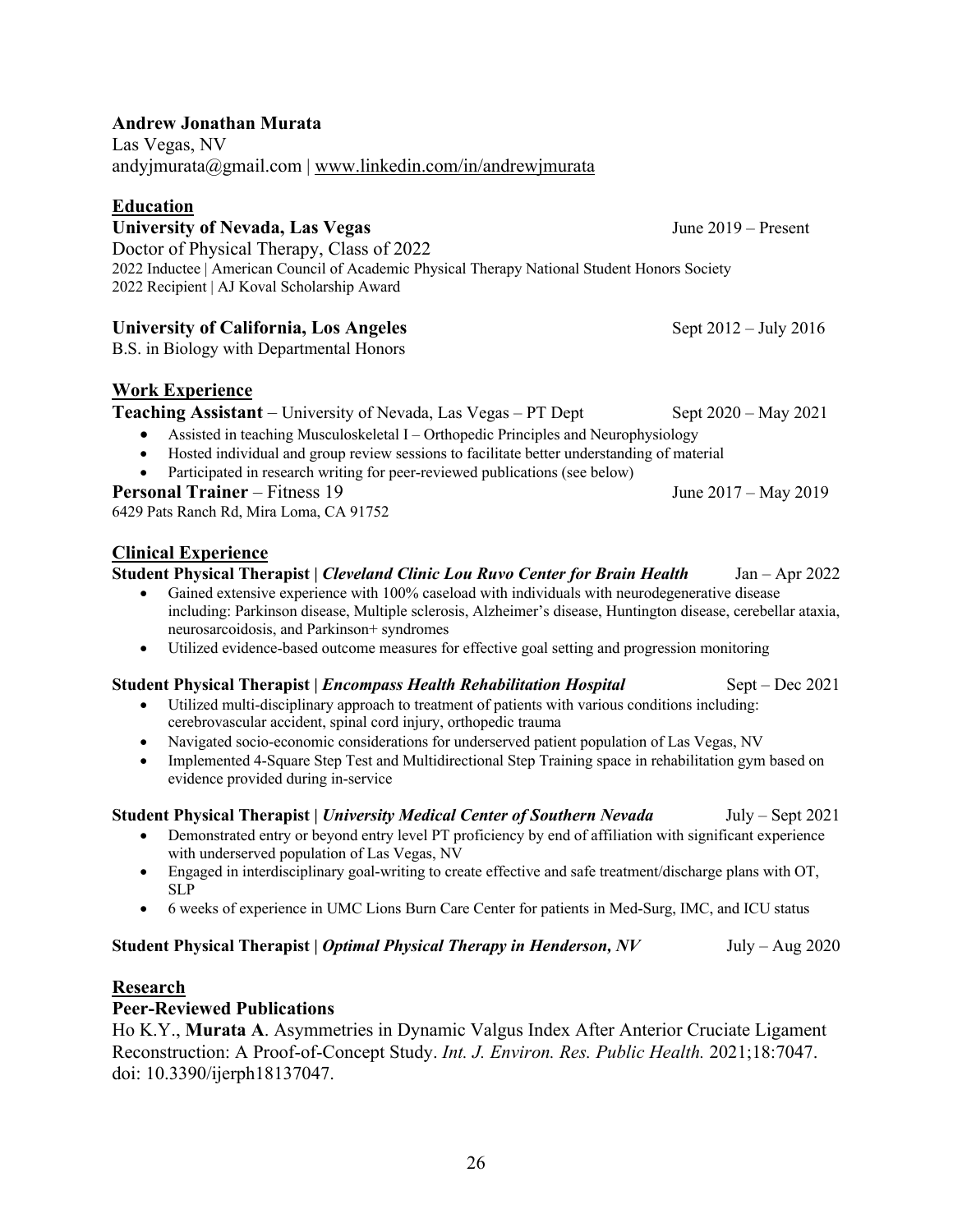27

Ho KY, Barrett T, Clark Z, DuVall C, Fox T, Howden C, **Murata A**. Comparisons of trunk and knee mechanics during various speeds of treadmill running between runners with and without patellofemoral pain: a preliminary study. *J Phys Ther Sci*. 2021;33(10). doi: 10.1589/jpts.33.737.

#### **In Preparation**

Hilgenkamp, T., **Murata, A**., Crimm, J., Wolf, E., Lee, B., Mann, S. Effects of a Remote Exercise Intervention on Aerobic Endurance in Individuals with Down Syndrome.

#### **Presentation**

2/3/2022 **Murata, A**., Wolf, E., Lee, B., Crimm, J., Mann, S., Hilgenkamp, T. Effects of a Remote Exercise Intervention on Aerobic Endurance in Individuals with Down Syndrome. Platform Presentation at APTA Combined Sections Meeting 2022 - Cardiovascular and Pulmonary Platform: Cardiac Emphasis

# **Volunteer Experience**

**Nevada Goes Fall Free Coalition Virtual Fall Risk Screening** Sept 23, 2020 – 2 Hours

- Assessed fall risk of two  $65+$  year old members of Nevada community
- Provided detailed risk based on scree results, follow-up information for community resources, home safety, and recommendations

# **UNLV Physical Therapy Interview Day Volunteer** 2020 and 2021 – 16-20 hours

- Participated as part of current student panel for Q&A with DPT candidates
- Led cadaver lab station in 2020 to discuss Anatomy/Physiology section of UNLV program with DPT candidates

# **Certifications**

| The OTAGO Exercise Program: Falls Prevention Training    | Completed: March 3, 2021 |
|----------------------------------------------------------|--------------------------|
| CDC's STEADI Toolkit: Older Adult Fall Prevention Course | Completed: Sept 10, 2020 |
| AHA Basic Life Support (CPR and AED)                     | Completed: June 1, 2020  |
| NSCA Certified Personal Trainer                          | Nov $2016 - Dec 2020$    |
| $\bullet$ ID: 7248060775                                 |                          |

# **Membership in Professional Organizations**

| Member   American Physical Therapy Association                                    | Aug $2019$ – Present    |                         |
|-----------------------------------------------------------------------------------|-------------------------|-------------------------|
| • ID: $867143$                                                                    |                         |                         |
| Member   International Parkinson and Movement Disorder Society Mar 2022 – Present |                         |                         |
| Member   National Strength and Conditioning Association                           | Nov $2016 -$ Nov $2019$ |                         |
| Member   UNLV PT Spanish Club                                                     |                         | Fall 2019 – Spring 2021 |

# **Brown Bag Series Lectures/Conferences**

- $02/03/2022 02/05/2022$  APTA Combined Sections Meeting 2022
- 04/09/2021 Renee Ostertag, PT, DPT and Robyn Gisbert, PT, DPT: "The Secrets of Becoming a Resilient PT"
- 03/05/2021 Lisa Copeland, PT, DPT: "Physical Therapists in Case Management"
- 02/19/2021 Danielle Garcia, PT, DPT and Ron Garcia, PT, DPT: "How Two UNLVPT Alums Paid Off \$300,000 in Student Loans in Three Years"
- 12/04/2020 Stephen Hunter, PT, DPT, OCS, FAPTA: "Standardized Care Processes, Patient Outcomes and Clinical Decision Making"
- 11/19/2020 Efosa Guobadia, PT, DPT: "Global and Community Health"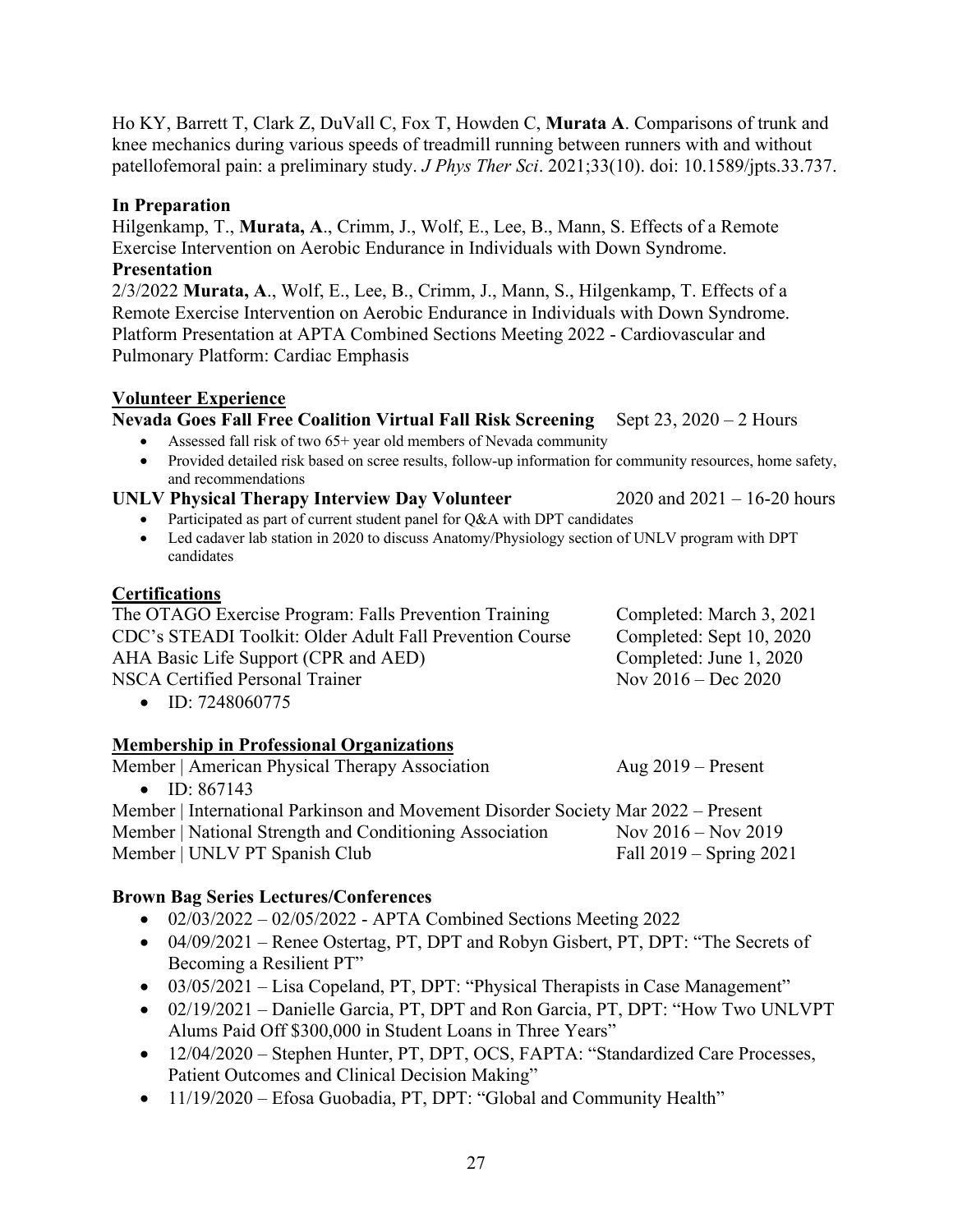- 09/25/2020 Ashley Reagor, PT, DPT: "Now that I'm a Licensed Therapist, How do I Start My Own Private Practice?"
- 09/18/2020 Natalie Weeks-O'Neill, PT, DPT: "Native American Health and Cultural Competency"
- $06/27/2020$  Advancing Neurological Therapeutics 2020: Best Practices for a Future of Comprehensive Care; Hosted by Cleveland Clinic Lou Ruvo Center for Brain Health
- 06/19/2020 Lisa VanHoose, PT, PhD, MPH, Associate Professor and Chair, University of Louisiana Monroe, Board-Certified Clinical Specialist in Oncologic Physical Therapy: "Grief and Loss Felt by All During Social Crises"
- 06/12/2020 Rocky Barrett, PT, DPT, Certificate of Advanced Competency in Home Health, Southwest Medical Home Health: "COVID 19 and the Associated Pulmonary Dysfunction"
- 03/05/2020 Istvan Takacs, PT, DPT: "The Emerging Role of Physical Therapists in Bike Fitting
- 11/20/2019 Brooke Conway Kleven, PT, DPT: "Physical Therapy Service in Haiti"
- 10/02/2019 Greg Nordfelt: TBI survivor and author of *Ride On: Adventures in Traumatic Brain Injury*
- 09/04/2019 Elizabeth McGehee, PT, DPT, OCS: "My Journey to Pelvic Health"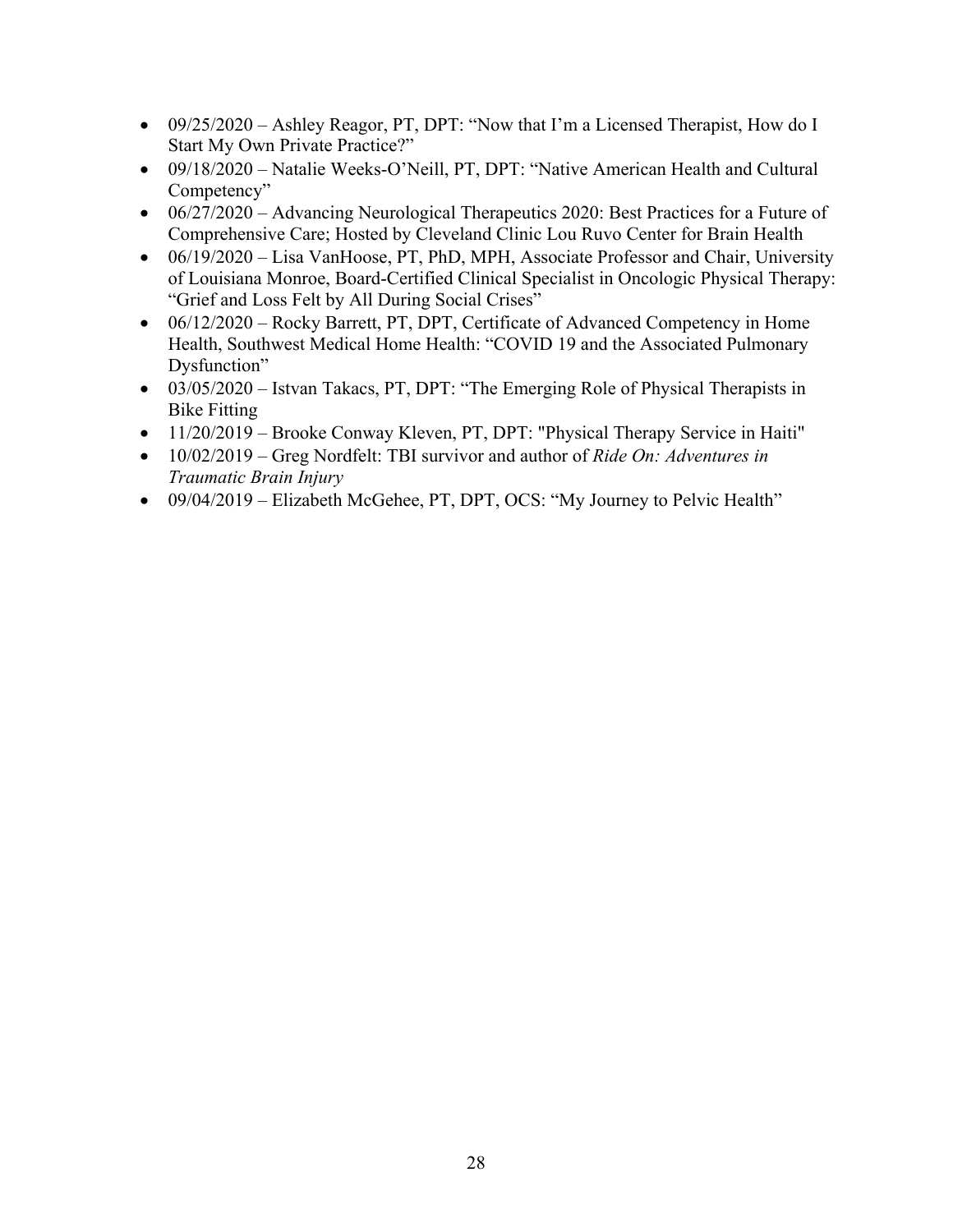# **Elena Wolf**

Department of Physical Therapy, University of Nevada, Las Vegas 4505 Maryland Parkway, Las Vegas, Nevada 89154 lenawolf.93@gmail.com

# **Education**

#### **Doctor of Physical Therapy (DPT)** Estimated May 2022

• University of Nevada, Las Vegas

# **Bachelor of Science in Community Health Sciences** May 2016

• University of Nevada, Reno

#### **Licensure**

Nevada Physical Therapy Board - License Pending Graduation May 2022

#### **Service**

**Professional**

- APTA Advocacy Day on the Hill (September  $13<sup>th</sup>$  and  $14<sup>th</sup>$ , 2021)
	- § Student Physical Therapist Representative
- APTA NV Virtual District Meeting (October  $12^{th}$ , 2021)
	- § Presentation titled "Day on Capitol Hill and APTA Advocacy"

#### **Community**

- Friends of Parkinson's Funny Bunny Race (April 10<sup>th</sup>, 2021)
	- Volunteer with event set-up and race registration
- High Rollers Adaptive Sports Foundation (January  $25<sup>th</sup>$ , 2020) 3 hours
	- § Volunteer scorekeeper at the Vegas Vengeance Wheelchair Rugby Tournament
- High Rollers Adaptive Sports Foundation (November  $23<sup>rd</sup>$ , 2019) 3 hours
	- § Volunteer scorekeeper at the Texas Hold'em Wheelchair Rugby Tournament
- Clean The World (October  $11^{th}$ , 2019) 2hours
	- § For Global PT Day of Service, we helped sort types of soap and package the recycled soap for shipment.
- Las Vegas: Moving Day, a Walk for Parkinson's (September  $28<sup>th</sup>$ , 2019) 3 hours
	- § Donation based participant in the walk and participated in multiple activities during the event.
- Las Vegas Amputee Clinic (September  $14<sup>th</sup>$ , 2019) 3 hours
	- Aided and encouraged participants with amputees in various physical activities

# **Leadership**

- **Roles**
	- o APTA NV Student Special Interest Group (October 2020- June 2021)
		- § President
		- § APTA NV SSIG Lecture Series
			- Dr. Carol-Ann Nelsen, PT, DPT (April 22<sup>nd</sup>, 2021)
			- Dr. Lisa Russell, PT, DPT, C-PS (March  $24<sup>th</sup>$ , 2021)
	- o UNLV DPT Class of 2022 Officer (August 2019- Present)
		- Co- Social Coordinator

#### **Research**

• **Create/Participate**